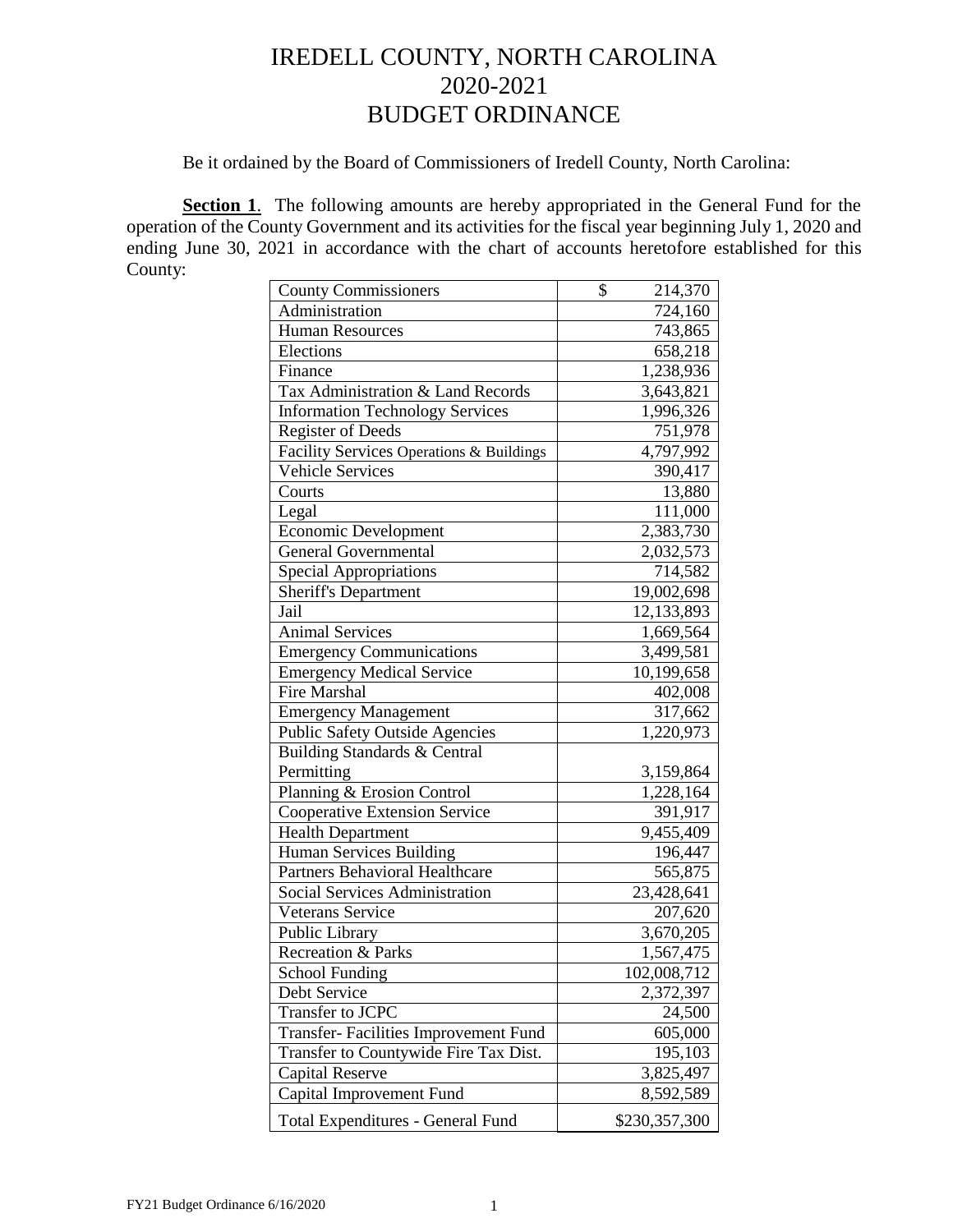| Taxes:                               |               |
|--------------------------------------|---------------|
| Ad Valorem - Current                 | \$141,813,815 |
| Ad Valorem - Delinquent              | 1,400,000     |
| <b>Interest on Delinquent Taxes</b>  | 612,000       |
| Local Option 1¢ Sales Tax            | 21,269,167    |
| 1983 Local Option 1/2¢ Sales Tax     | 9,476,379     |
| 1986 Local Option 1/2¢ Sales Tax     | 10,613,199    |
| 2002 Local Option 1/2¢ Sales Tax     | 262           |
| <b>Municipal Hold Harmless</b>       | (3, 181, 543) |
| <b>Medicaid Hold Harmless</b>        | 2,250,000     |
| Interest on Investments              | 750,000       |
| ABC 5¢ Bottle Tax                    | 55,000        |
| Cable TV Tax                         | 475,000       |
| <b>Court Facility Fees</b>           | 258,000       |
| <b>Tax Collection Fees</b>           | 1,225,000     |
| <b>Register of Deeds Fees</b>        | 2,849,250     |
| Sheriff's Office and Jail Revenues   | 2,015,750     |
| <b>EMS</b> (911) Fees                | 4,721,743     |
| <b>Building Standards</b>            | 5,696,864     |
| Planning                             | 541,500       |
| <b>Health Department Revenues</b>    | 4,806,785     |
| <b>Social Services Revenues</b>      | 12,340,697    |
| <b>Recreation Fees and Grants</b>    | 637,757       |
| <b>Other Financing Sources</b>       | 7,238,681     |
| <b>Other Revenues</b>                | 2,491,994     |
| <b>Total Revenues - General Fund</b> | \$230,357,300 |
|                                      |               |

**Section 2.** It is estimated that the following revenues will be available in the General Fund for Fiscal Year beginning July 1, 2020 and ending June 30, 2021.

**Section 3.** There is hereby levied a tax rate of 53.75¢ per One Hundred Dollars Valuation of property listed for taxes as of January 1, 2020. Total estimated property valuation for ad valorem tax purposes for the 2020-2021 fiscal year is \$26,674,720,000. The estimated tax collection rate is 98.91% for 2020-2021 fiscal year.

**Section 4.** All ABC – 5¢ Bottle Tax Revenues received from Code 347-01 of the 2020- 2021 General Fund Revenues are designated to support the County's 2020-2021 appropriation to Partners Behavioral Healthcare designated for alcoholic rehabilitation programs.

**Section 5.** Capital Outlay and School Safety and Security funds are appropriated to the two school units as follows: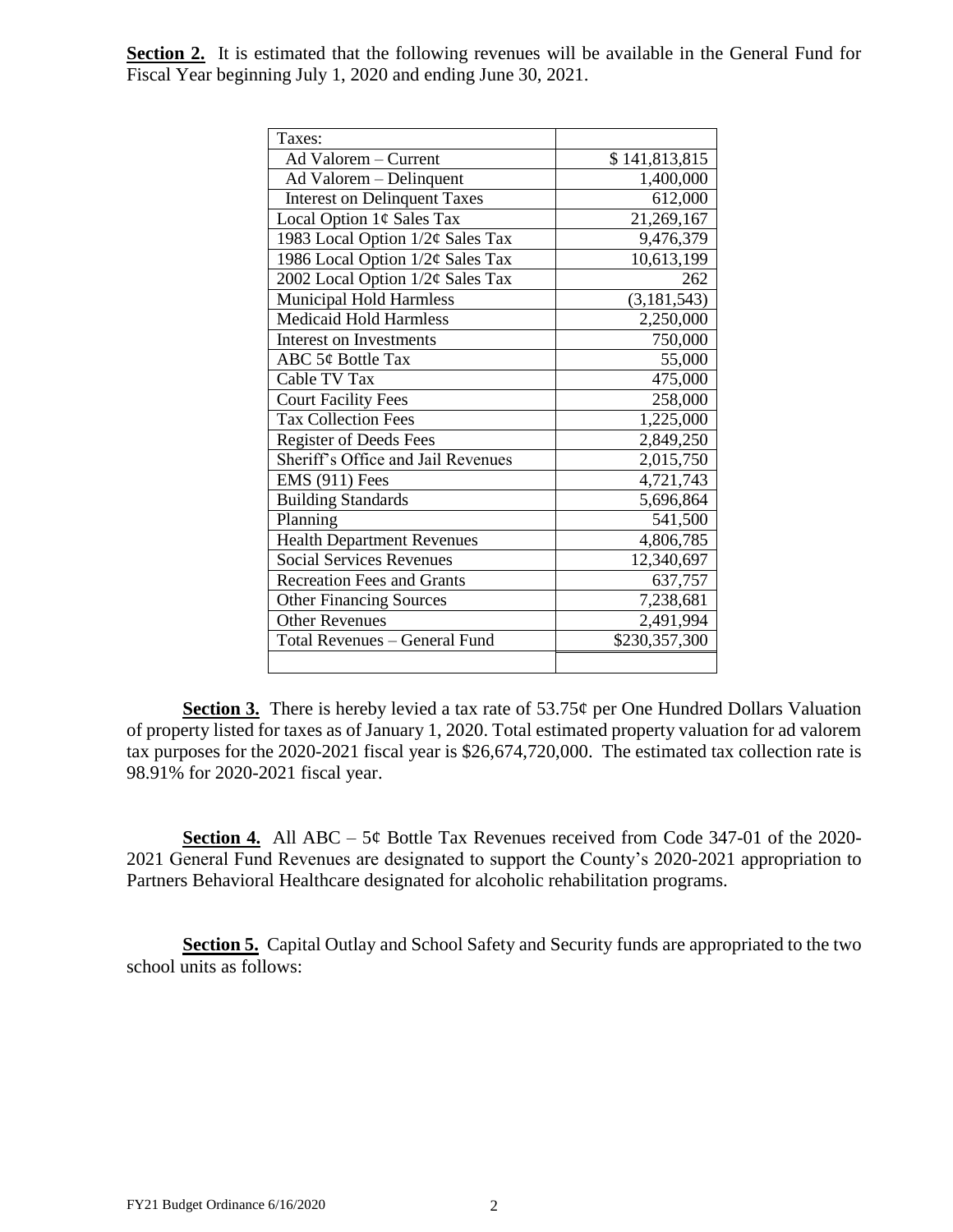|                                     | Iredell-           | Mooresville          |       |
|-------------------------------------|--------------------|----------------------|-------|
|                                     | <b>Statesville</b> | <b>Graded School</b> |       |
|                                     | Schools            | district             | Total |
| <b>Restricted Sales Taxes</b>       | 7.148.638          | 2 በ62 195            |       |
| Portion of $0.5\phi$ Ad Valorem Tax | 787.542            | 227.226              |       |
| . otals                             |                    | 7,289,421            |       |

Capital Outlay appropriated by the Board of Commissioners is to be expended for the following categories as contained in G.S. 115C-426(f):

- (1) Acquisition of land
- (2) Building acquisition and construction
- (3) Acquisition or replacement of furnishings, equipment, and technology
- (4) Acquisition of school buses
- (5) Acquisition of activity buses

Approved Capital Expenditures and Safety and Security Expenditures for the two school units are as follows:

| <b>Iredell-Statesville Schools</b>  |             |
|-------------------------------------|-------------|
| <b>Capital Outlay</b>               |             |
| Furniture, Equipment & Technology   | \$2,900,000 |
| Land Purchase                       |             |
| Roofing                             | 450,000     |
| Paving                              | 500,000     |
| <b>Annual Renovations</b>           | 2,948,638   |
| Vehicles (Buses and other)          | 350,000     |
| <b>Total Capital Outlay</b>         | 7,148,638   |
| <b>Safety and Security</b>          | 787,542     |
| Total – Iredell Statesville Schools | \$7,936,180 |

| <b>Mooresville Graded School District</b>  |             |  |
|--------------------------------------------|-------------|--|
| <b>Capital Outlay</b>                      |             |  |
| Roofing, land purchase, renovations        | \$1,928,454 |  |
| Furniture & Equipment                      | 133,741     |  |
| Vehicles                                   |             |  |
| <b>Total Capital Outlay</b>                | 2,062,195   |  |
| <b>Safety and Security</b>                 | 227,226     |  |
| Total – Mooresville Graded School District | \$2,289,421 |  |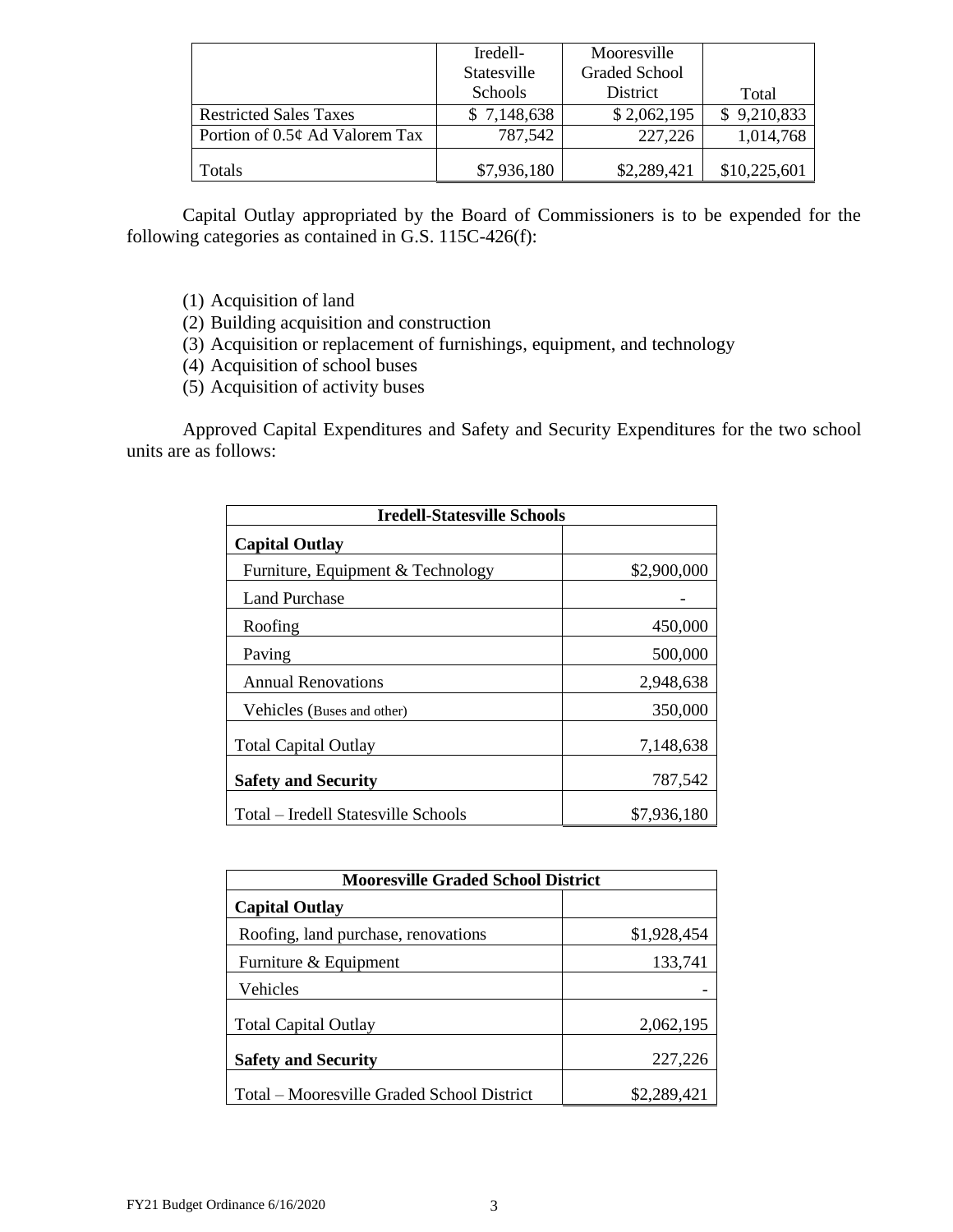Deviation of more than 10% from approved Capital Expenditures or Safety and Security Expenditures will require prior approval from the Iredell County Board of Commissioners.

**Section 6.** Current Expense funds are appropriated to the two school units as follows:

| Iredell-Statesville Schools        |  |
|------------------------------------|--|
| Mooresville Graded School District |  |
| i otal –                           |  |

**Section 7.** Fiscal year 2020-2021 appropriations to Mitchell Community College are as follows:

| <b>Mitchell Community College</b>  |             |  |
|------------------------------------|-------------|--|
| <b>Current Expense</b>             | \$4,240,158 |  |
| Capital Outlay                     | 1,709,120   |  |
| Safety and Security                | 304.431     |  |
| Total – Mitchell Community College | \$6,253,709 |  |

**Section 8**. Fiscal year 2020-2021 appropriations for Debt Services for all three school systems are as follows:

| <b>Debt Service</b>                        |               |  |
|--------------------------------------------|---------------|--|
| <b>Iredell-Statesville Schools</b>         |               |  |
| 2015 G. O. Refunding Bonds                 | \$2,817,650   |  |
| 2015 General Obligation Bond (Cool Spring) | 1,150,716     |  |
| 2016 General Obligation (NIHS/SIHS)        | 1,385,000     |  |
| 2018 General Obligation (Middle Schools)   | 3,915,288     |  |
| 2013 COPs Refunding (2003)                 | 1,236,888     |  |
| 2013 USDA REDLG Loan                       | 130,000       |  |
| 2015 Limited Obligation Refunding Bond     | 2,241,331     |  |
| 2016 Limited Obligation Refunding Bond     | 5,656,680     |  |
| Debt Financing Costs                       | 30,000        |  |
| Total Iredell-Statesville Schools          | 18,563,553    |  |
| <b>Mooresville Graded School District</b>  |               |  |
| 2015B G.O. Refunding Bonds                 | \$<br>474,352 |  |
| 2015 G.O. Bonds (MHS)                      | 2,930,850     |  |
| 2020 G.O. Bonds (Middle School)            | 645,000       |  |
| 2015 Limited Obligation Refunding Bond     | 494,669       |  |
| 2016 Limited Obligation Refunding Bond     | 1,885,560     |  |
| 2013 COPs Refunding (2003)                 | 637,185       |  |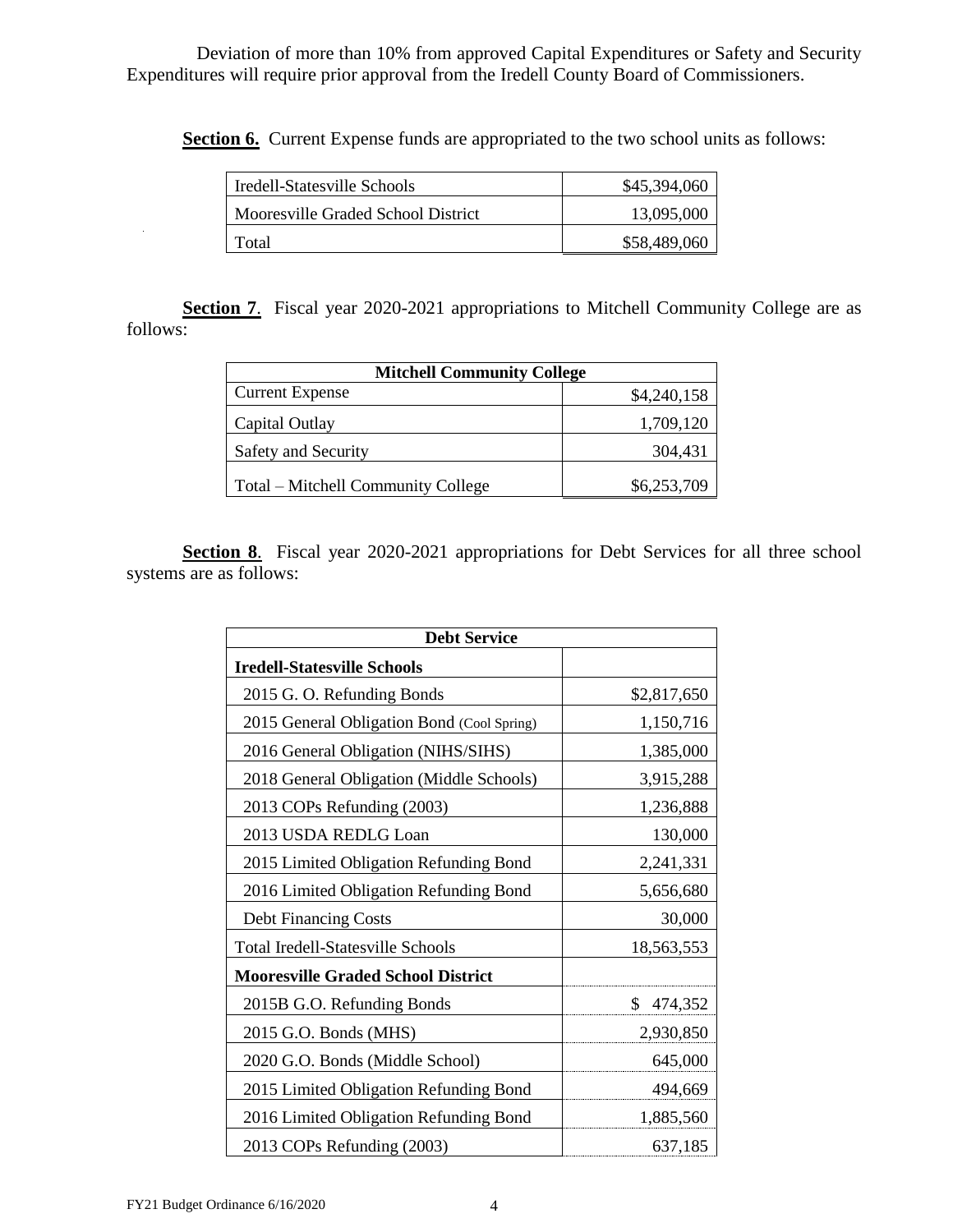| <b>Debt Financing Costs</b>                     | 12,000       |
|-------------------------------------------------|--------------|
| <b>Total Mooresville Graded School District</b> | 7,079,616    |
| <b>Mitchell Community College</b>               |              |
| 2015B G.O. Refunding Bond                       | 40.348       |
| 2008 General Obligation Bonds                   | 361,250      |
| 2018 General Obligation Bonds                   | 980,575      |
| <b>Total Mitchell Community College</b>         | 1,382,173    |
| <b>Total Debt Service</b>                       | \$27,025,342 |

Section 9. In order to carry out their duties, copies of this Budget Ordinance shall be furnished to the County Commissioners, the Finance Officer, and the Clerk to the Board.

**Section 10.** The County Manager is hereby authorized to transfer appropriations within a fund as contained herein under the following conditions:

- a) The County Manager or her designee may transfer amounts between objects of expenditure within a department except that no transfers shall be made into or out of salaries and benefits without approval by the Board of County Commissioners.
- b) The County Manager may transfer amounts up to \$50,000 between departments of the same fund with an official report on such transfer at the next regular meeting of the Board of Commissioners.
- c) The County Manager or her designee may transfer amounts from funds appropriated by the Board of Commissioners for salary scale adjustments, performance increases, reclassifications or other salary increases into the salary and benefit accounts of any department.
- d) The County Manager or her designee may transfer amounts from funds appropriated by the Board of Commissioners for Part-time and Overtime Salaries into the salary accounts of any department.
- e) The County Manager may transfer amounts between the departments operated under the authority of the Sheriff of Iredell County.
- f) The County Manager may transfer funds during the fiscal year for projects approved in the Capital Improvement Plan to the appropriate departmental budget.
- g) The County Manager may expend up to \$100,000 for emergency needs upon the chairman's official declaration of a state of emergency.

**Section 11.** Iredell County officials and employees will be reimbursed at a rate equal to the IRS mileage reimbursement rate for authorized travel on behalf of the county.

**Section 12.** Funds appropriated in prior fiscal years and encumbered on June 30, 2020 shall be authorized as part of the Budget Appropriation by adoption of this Budget Ordinance.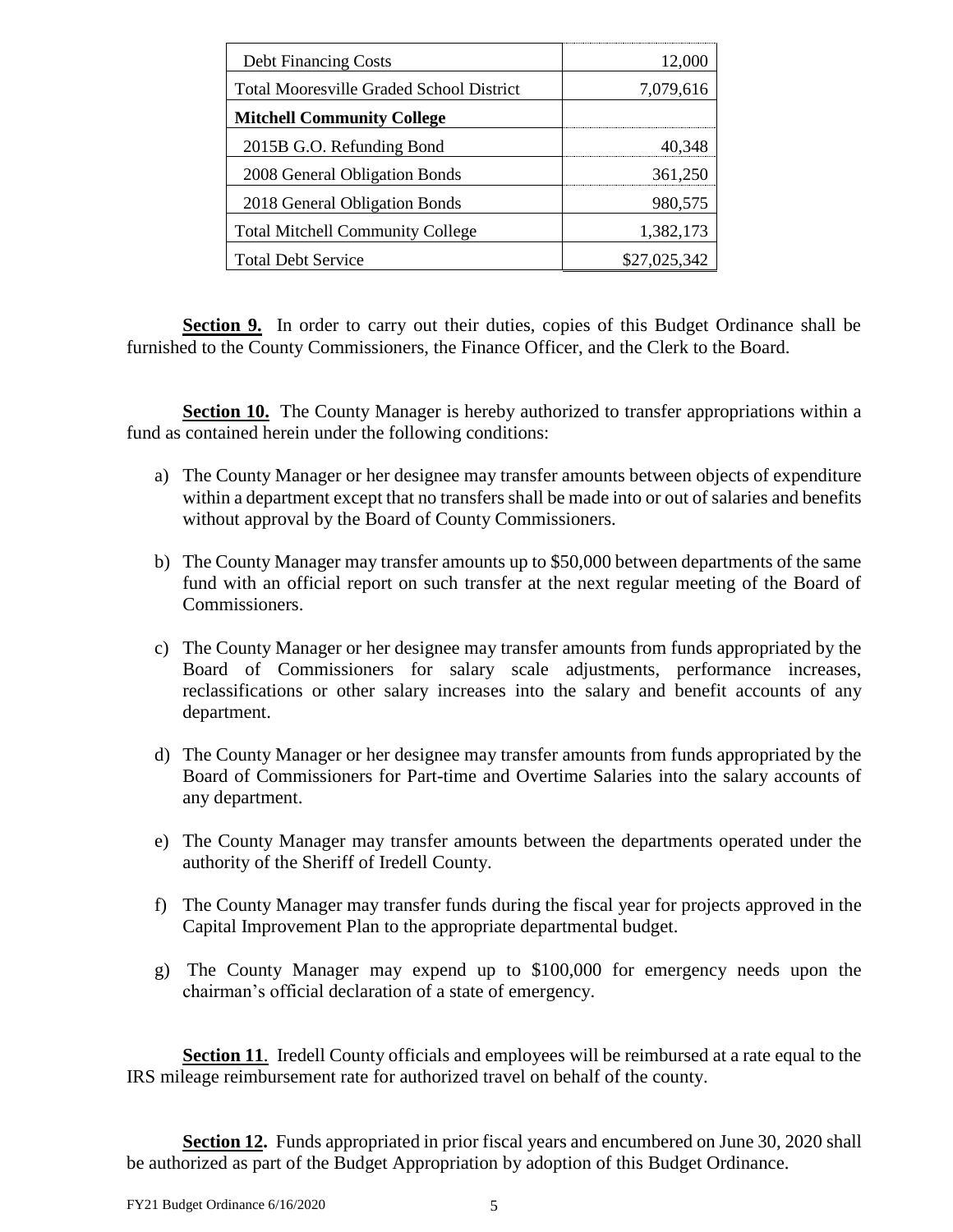**Section 13.** The Board of County Commissioners hereby authorizes the Iredell County Tax Collector to collect taxes or other fees listed on the ad valorem tax bill for the City of Statesville, Town of Mooresville, Mooresville Graded School District, Town of Harmony, Town of Love Valley, Town of Troutman, Town of Davidson and any other municipality in compliance with contracts adopted by the respective governing boards. A charge of one and one-half (1½) percent of all taxes or other fees collected for the taxing districts will be payable to Iredell County for the collection services. A charge of three percent of all assessments collected will be payable to Iredell County for billing and collection of special assessments billed on behalf of the Town of Mooresville.

**Section 14.** The Board of County Commissioners hereby authorizes the Iredell County Tax Collector to process taxes received from the NC Department of Revenue's Vehicle Tax System and distribute those collections net of NCDMV collections fees to the City of Statesville, Town of Mooresville, Mooresville Graded School District, Town of Harmony, Town of Love Valley, Town of Troutman, and Town of Davidson.

**Section 15.** The fiscal year 2020-2021 tax rates for the fire districts are levied as follows:

| 9.00¢ per \$100 of valuation      |
|-----------------------------------|
| $0.00¢$ per \$100 of valuation    |
| $0.00\phi$ per \$100 of valuation |
| $0.00\phi$ per \$100 of valuation |
| $0.00\phi$ per \$100 of valuation |
| $0.00\phi$ per \$100 of valuation |
|                                   |

The estimated collection rate for the All-County fire tax district is 98.64%.

Fiscal year 2020-2021 estimated property valuation for the All-County fire tax district for ad valorem tax purposes is as follows:

**Section 16.** The following expenditures are appropriated for the six fire districts for fiscal year beginning July 1, 2020 and ending June 30, 2021.

| All-County       | \$13,583,902 |
|------------------|--------------|
| County-wide      | 195,105      |
| East Alexander   |              |
| Mt. Mourne       |              |
| <b>Shepherds</b> |              |
| Troutman         |              |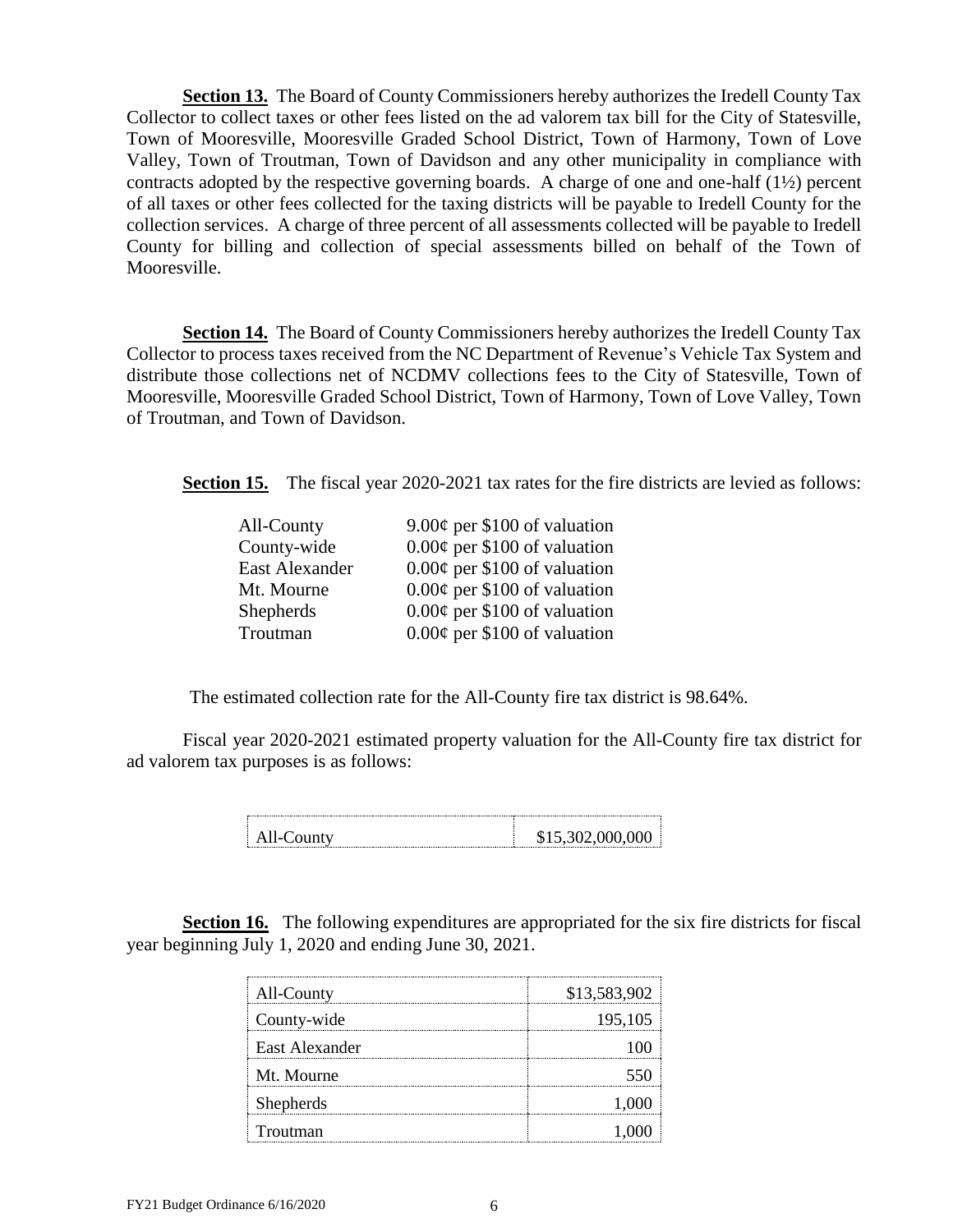| <b>All-County Fire Tax District</b> |              |
|-------------------------------------|--------------|
| <b>Current Ad Valorem Taxes</b>     | \$13,583,902 |
| Delinquent Ad Valorem Taxes         |              |
| <b>Interest on Delinquent Taxes</b> |              |
| <b>Investment Earnings</b>          |              |
| <b>Transfer from General Fund</b>   |              |
| <b>Appropriated Fund Balance</b>    |              |
| <b>Total Revenue</b>                | \$13,583,902 |
| County-wide Fire Tax District       |              |
| <b>Transfer from General Fund</b>   | \$195,105    |
| East Alexander Fire Tax District    |              |
| <b>Investment Earnings</b>          | \$100        |
| Mt. Mourne Fire Tax District        |              |
| <b>Investment Earnings</b>          | \$550        |
| <b>Shepherds Fire Tax District</b>  |              |
| <b>Investment Earnings</b>          | \$1,000      |
| <b>Troutman Fire Tax District</b>   |              |
| <b>Investment Earnings</b>          | \$1,000      |
|                                     |              |

It is estimated the following revenues will be available for the six fire tax districts for the fiscal year beginning July 1, 2020 and ending June 30, 2021.

**Section 17.** The Board of Commissioners hereby agrees to contract with existing volunteer fire departments in Iredell County to provide fire protection to the All-County, County-wide, East Alexander, Mt. Mourne, Shepherds, and Troutman Fire Districts. The County Finance Officer shall not release funds to the departments unless an executed contract is on file for each individual fire department.

**Section 18.** The Board of Commissioners hereby agrees to contract with Iredell County Rescue Squad, North Iredell Rescue Squad, Troutman Rescue Squad, Lake Norman Fire & Rescue, Mooresville Fire & Rescue, Mt. Mourne Fire & Rescue, Shepherds Fire & Rescue, and South Iredell Fire & Rescue to provide rescue squad services for which they are certified and the County requires within the boundaries of the Rescue Squad Service District. The County Finance Officer is instructed not to release funds to the departments unless an executed contract is on file for each rescue squad.

**Section 19.** The 911 Emergency Telephone System Fund was established as a selfsupporting special revenue fund on July 1, 1991. Effective January 1, 2008, all revenues of the Fund are provided by allocations of service fees from the NC 911 Fund. It is estimated the following revenues will be available for the fiscal year beginning July 1, 2020 and ending June 30, 2021.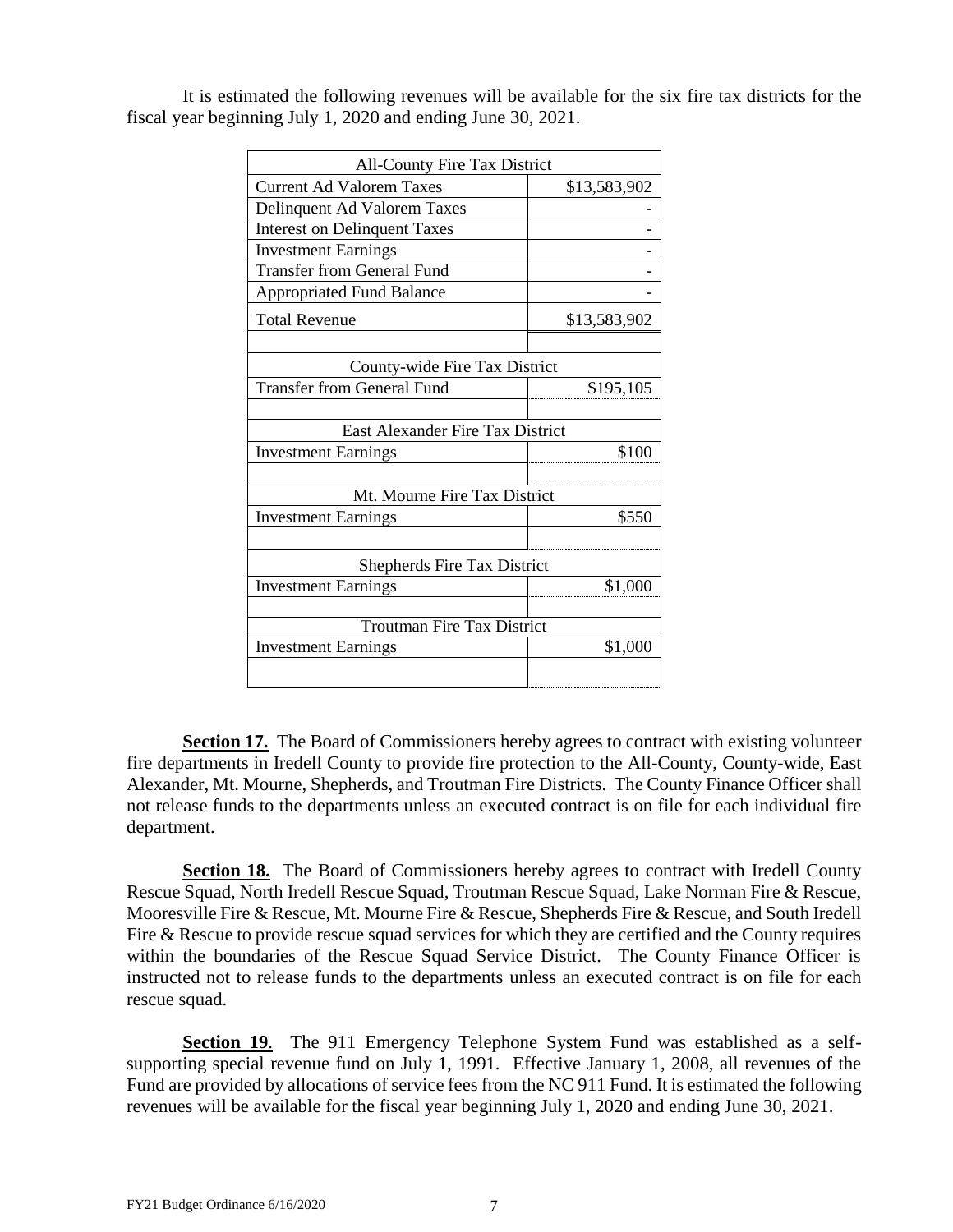| PSAP Funds                       |  |
|----------------------------------|--|
| <b>Appropriated Fund Balance</b> |  |
| Total Revenue                    |  |

**Section 20.** The following amount is appropriated in the 911 Emergency Telephone System Fund for the operation and maintenance of the 911 System for the fiscal year 2020-2021.

| 911 Operations |  |
|----------------|--|
|                |  |

**Section 21.** The Transportation Special Revenue Fund was established on July 1, 2004 to account for grants and other special revenue received for the operation of Iredell County Transportation Service and Iredell Community Transportation. It is estimated that the following revenues will be available for the fiscal year 2020-2021.

| <b>Rural Operating Assistance Grants</b> | \$269,598   |
|------------------------------------------|-------------|
| NC DOT Community Transportation Grant    | 594,057     |
| Elderly Disabled Grant – Urban (5310)    | 175,000     |
| FTA Elderly Disabled Grant -Rural (5310) |             |
| Elderly Disabled Grant – Capital (5310)  |             |
| <b>Other Grants</b>                      |             |
| <b>Transportation Fees</b>               | 1,549,800   |
| Urban 5307 Funds                         | 300,000     |
| <b>JARC</b> Grant                        |             |
| <b>Other Passenger Fares</b>             | 60,000      |
| <b>Vehicle Advertisements</b>            | 20,000      |
| Sale of County Property                  | 15,000      |
| <b>Investment Earnings</b>               | 5,000       |
| <b>VS Labor Credits</b>                  | 15,000      |
| <b>Insurance Claim Proceeds</b>          |             |
| <b>Total Revenue</b>                     | \$3,003,455 |

**Section 22.** The following amounts are appropriated for the fiscal year 2020-2021 in the Transportation Special Revenue Fund for the operation of the Iredell County Area Transportation Service.

| Salaries and Benefits                 | \$2,051,110 |
|---------------------------------------|-------------|
| <b>Operating Costs</b>                | 508.174     |
| Capital Outlay                        | 413 204     |
| <b>Fund Balance Budgeted Increase</b> |             |
| <b>Indirect Costs</b>                 |             |
| <b>Total Expenditures</b>             | \$3,003,455 |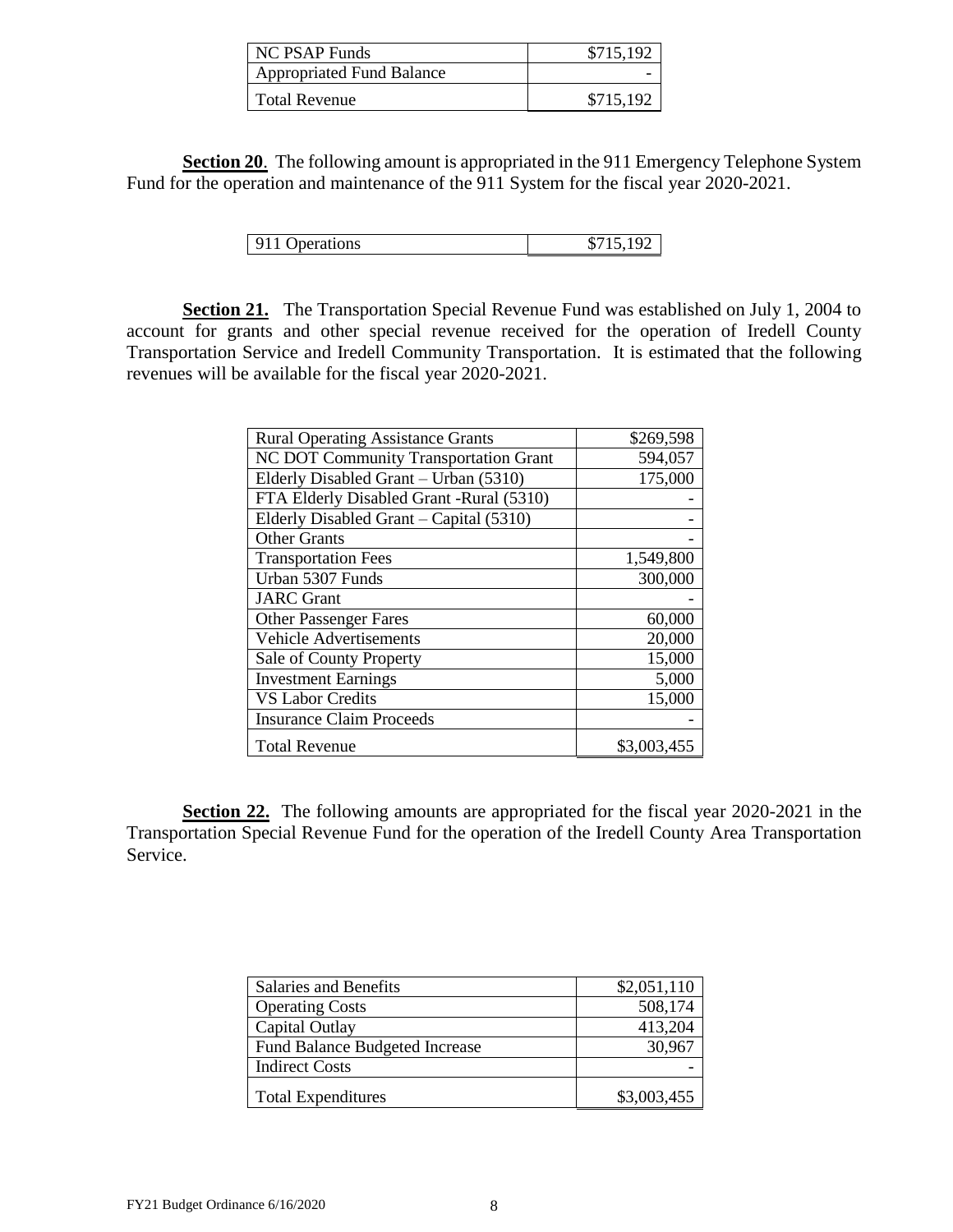**Section 23**. The JCPC Special Revenue fund is established to account for Juvenile Delinquency and Prevention Grants received from the State of North Carolina and passed through Iredell County to outside agencies.

It is estimated the following revenues will be available for pass-through grants for the fiscal year beginning July 1, 2020 and ending June 30, 2021.

| Juvenile Crime Prevention Council Grant |         |
|-----------------------------------------|---------|
| Transfer from General Fund -            |         |
| Local Grant Match                       | 24.500  |
| <b>Appropriated Fund Balance</b>        |         |
| Total Revenue                           | 445.170 |

**Section 24**. Appropriations of the JCPC Special Revenue Fund for the fiscal year beginning July 1, 2020 and ending June 30, 2021 are as follows:

| Grants to Outside Agencies   |  |
|------------------------------|--|
| Admin Asst. PT               |  |
| Administrative Costs         |  |
| <b>Prior Year Repayments</b> |  |
| <b>Total Expenditures</b>    |  |

**Section 25.** The Solid Waste Disposal Enterprise Fund was established as of July 1, 1991, for the operation of a baler facility and sanitary landfill. In accordance with G.S. 153A-292, the following rates are established for the fiscal year 2020-2021.

| Commercial solid waste                 | Per ton                  | \$38.00   |
|----------------------------------------|--------------------------|-----------|
| Construction/demolition                | Per ton                  | 38.00     |
| <b>Shingles</b>                        | Per ton                  | 15.00     |
| Electronics Fee (CRT TV's & Monitors)  | Per Item                 | 10.00     |
| <b>Non-friable Asbestos</b>            | Per ton                  | 38.00     |
| <b>Friable Asbestos</b>                | Per ton                  | 110.00    |
| Brush $< 8$ inch diameter              | No charge                | No charge |
| $Brush > 8$ inch diameter              | Per ton                  | 38.00     |
| Pallets                                | Per ton                  | 38.00     |
| Pallet Cleanup Fee                     | Triple Tipping Fee       |           |
| Animal carcasses                       | Per ton                  | 110.00    |
| Approved Area Fill                     | Per ton                  | 25.00     |
| Passenger vehicle tires off rim        | Per ton                  | 100.00    |
| Passenger vehicle tires on rim         |                          | 150.00    |
| Heavy equipment tires                  | Per ton                  | 250.00    |
| Commercial / demolition transportation |                          |           |
| fee from Mooresville Transfer Station  | Per ton                  | 10.00     |
| Compost/Mulch                          | One Pickup Load          | No charge |
|                                        | Per loader bucket        |           |
|                                        | all quantities exceeding |           |
|                                        | 1 Pickup load            | 5.00      |
| Convenience Sites - Const./Demo        | Per Pickup Load          | 16.00     |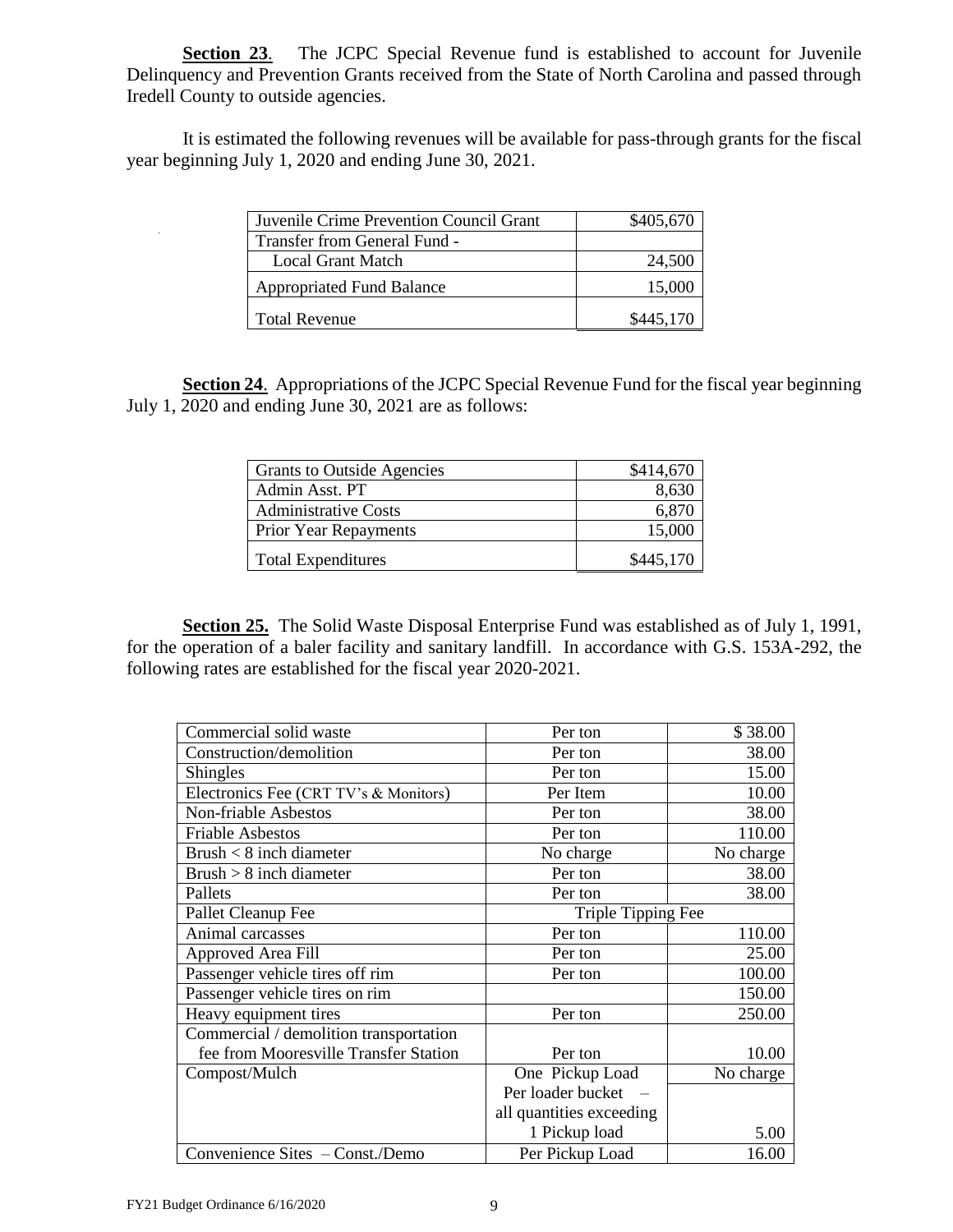|                                                                                       | Per 1/2 Pickup Load | 8.00  |
|---------------------------------------------------------------------------------------|---------------------|-------|
| NC Solid Waste Tax (all items placed in                                               |                     |       |
| the landfill)                                                                         | Per ton             | 2.00  |
| Special Handling                                                                      | Per load            | 38.00 |
| *Household Waste Disposal Fee                                                         | Per household       | 56.00 |
| *Household Waste Disposal Fee (with                                                   |                     |       |
| elderly exemption)                                                                    | Per household       | 28.00 |
| Household tire fees – Convenience Sites                                               |                     |       |
| (once a year, no charge for 5 "off the rim"                                           | Passenger tire      | 5.00  |
| tires)                                                                                | Large Tractor tire  | 10.00 |
|                                                                                       |                     |       |
| * Household Waste Disposal Fee covers waste generated as a result of daily activities |                     |       |

overs waste generated as a result of in a household.

Household Waste Disposal Fees will be added on all 2020 tax bills for each residence in Iredell County. "Residence" means property used or, if vacant, designed to be used as a residential dwelling for one or more persons, whether or not the property is also used for other non-dwelling purposes excluding commercial uses. The term includes mobile homes, single family, multi-family, and other structures used or designed to be used as residential dwellings. There can be multiple residences within a single structure, such as apartments, duplexes, town houses or condominiums. The Household Waste Disposal Fee is to be collected in the same manner as property taxes in accordance with G.S. 153A-293, and it will be collected when delinquent in the same manner as delinquent real property taxes.

It is estimated the following revenues will be available for the fiscal year July 1, 2020 through June 30, 2021.

| <b>Tipping Fees</b>                                    | \$5,214,720  |
|--------------------------------------------------------|--------------|
| Household Waste Disposal Fees (Household Availability) | 4,381,608    |
| NC Disposal Tax                                        | 82,880       |
| NC Electronics Management                              | 10,500       |
| <b>Mulch/Compost Sales</b>                             | 500          |
| <b>Electronics Management Fees</b>                     | 24,100       |
| <b>Recycling Sales</b>                                 | 7,600        |
| <b>Scrap Metal Sales</b>                               | 98,100       |
| <b>White Goods Metal Sales</b>                         | 34,100       |
| Tire Disposal Reimbursement & Fees                     | 242,084      |
| White Goods Reimbursement                              | 67,520       |
| Transport Fees - Mooresville Site Commercial Waste     | 179,980      |
| <b>Investment Earnings</b>                             | 300,000      |
| <b>Twin Oaks Lease</b>                                 | 33,600       |
| <b>Methane Gas Rights</b>                              | 270,000      |
| Citations                                              | 500          |
| <b>Appropriated Retained Earnings</b>                  |              |
| Appropriated Retained Earnings - White Goods           | 76,940       |
| <b>Total Revenue</b>                                   | \$11,024,732 |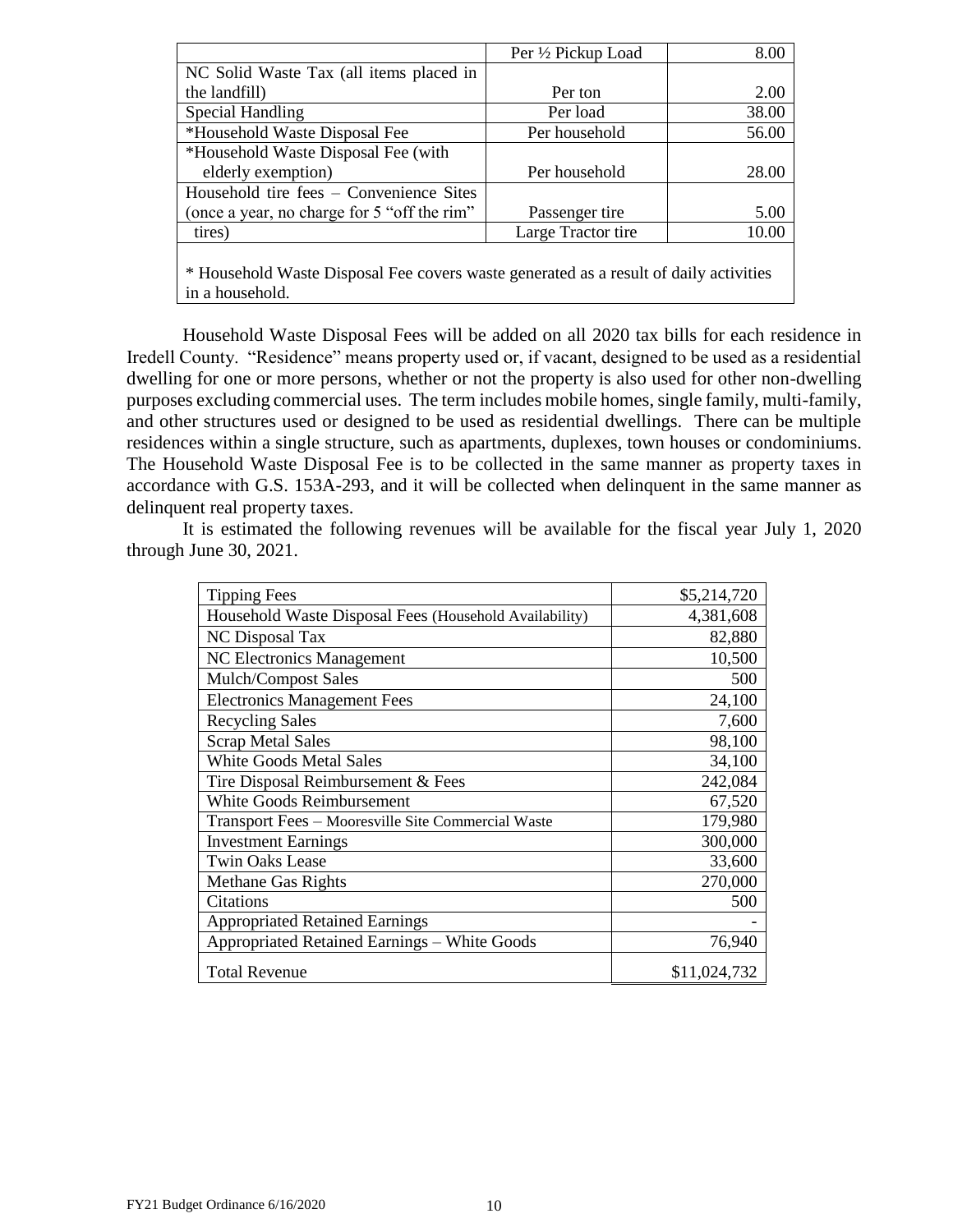**Section 26.** The following amounts are hereby appropriated in the Solid Waste Disposal Fund for the fiscal year July 1, 2020 – June 30, 2021.

| Administration & Operations                    | \$7,175,429 |
|------------------------------------------------|-------------|
| Debt Service                                   |             |
| Lined Landfill Closure Escrow                  |             |
| Capital Outlay                                 |             |
| Transfer to General Fund                       |             |
| <b>Transfer to Solid Waste Capital Project</b> |             |
| Increase Fund Balance                          |             |
| <b>Total Expenditures</b>                      |             |

**Section 27.** The EMS Specialty Services Enterprise Fund was established in December, 2011 to account for the operations of a convalescent transport service. Estimated revenues for the fiscal year beginning July 1, 2020 through June 30, 2021 are as follows:

| Convalescent Transport Fees and Standby |  |
|-----------------------------------------|--|
| Appropriated Fund Balance               |  |
|                                         |  |

**Section 28.** The following amounts are hereby appropriated in the EMS Specialty Services Fund for the fiscal year July 1, 2020 through June 30, 2021.

| Salaries & Benefits                       |  |
|-------------------------------------------|--|
| <b>Operating Costs</b>                    |  |
| Capital Qutlay                            |  |
| <b>Public Safety Complex Contribution</b> |  |
| <b>Transfer to General Fund-Indirect</b>  |  |
|                                           |  |

This Ordinance being duly passed and adopted this \_\_\_\_\_\_ day of June, 2020.

IREDELL COUNTY BOARD OF COMMISSIONERS

\_\_\_\_\_\_\_\_\_\_\_\_\_\_\_\_\_\_\_\_\_\_\_\_\_\_\_\_ James B. Mallory III, Chairman

\_\_\_\_\_\_\_\_\_\_\_\_\_\_\_\_\_\_\_\_\_\_\_\_\_\_\_\_\_\_ Amy Anderson, Clerk to the Board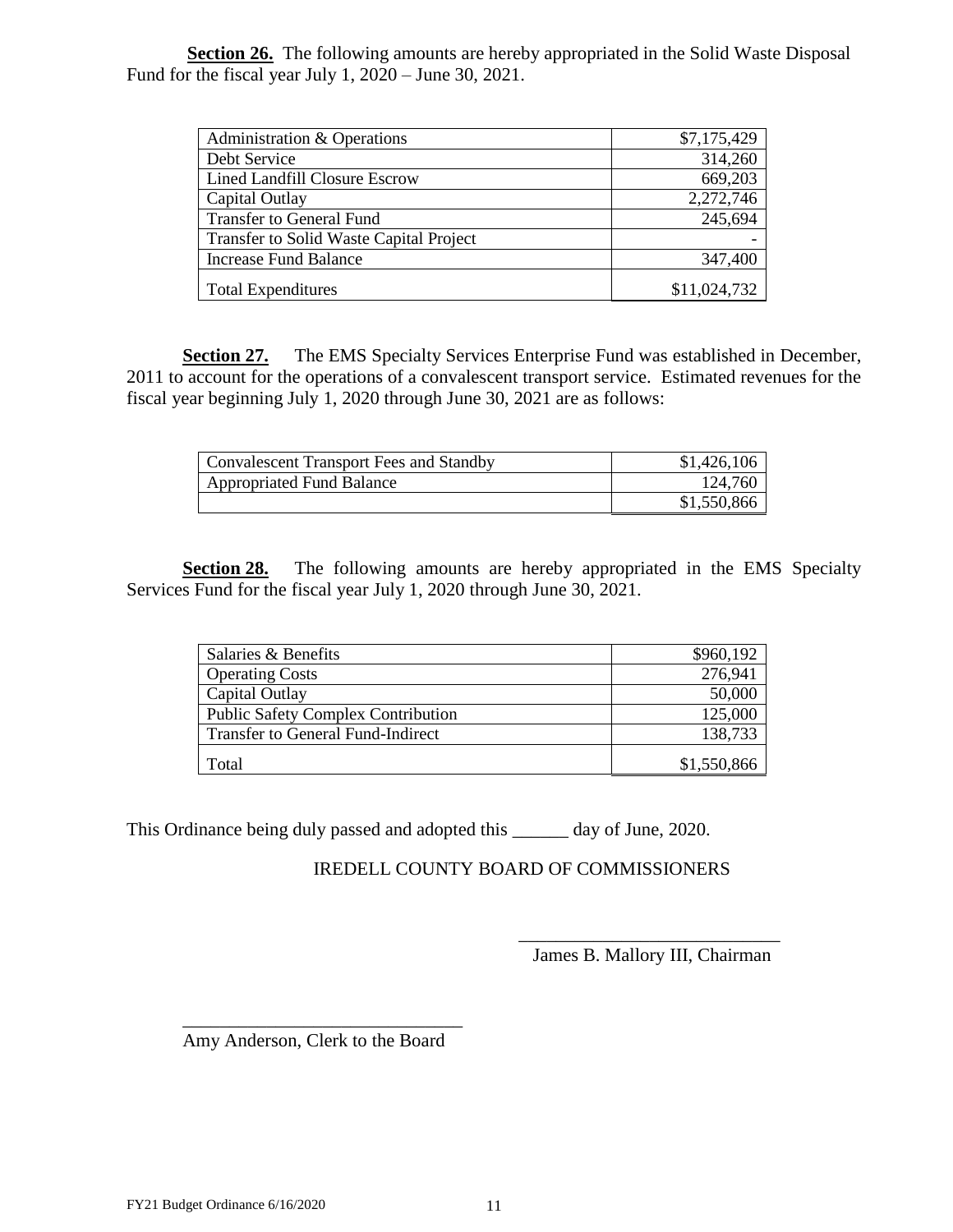# **2020-2021 Fund 66 – Healthcare Benefits Self-Insurance Fund**

**Section 1**. It is estimated the following revenues will be available in the Health Care Benefits Fund for the fiscal year beginning July 1, 2020 and ending June 30, 2021.

| Contributions from Employer         | \$9,300,620  |
|-------------------------------------|--------------|
| <b>Contributions from Employees</b> | 1,441,664    |
| <b>Contributions for Retirees</b>   | 975,800      |
| <b>Stop Loss Claims Payments</b>    | 719 000      |
| <b>COBRA</b> Credits                | 18,500       |
| <b>Investment Earnings</b>          | 15 000       |
| <b>Appropriated Fund Balance</b>    | 162.976      |
| <b>Total Revenues</b>               | \$12,633,560 |

**Section 2**. It is estimated the following expenditures will be made in the Health Care Benefits Fund for the fiscal year beginning July 1, 2020 and ending June 30, 2021.

| <b>Healthcare Benefits</b>                     |              |
|------------------------------------------------|--------------|
| <b>Health Claims Payments</b>                  | \$6,250,000  |
| <b>Prescription Benefits</b>                   | 3,150,000    |
| <b>Claims Administration</b>                   | 610,000      |
| <b>FSA</b> Administration                      | 9,750        |
| <b>Stop Loss Insurance</b>                     | 1,145,000    |
| <b>Employee Life Insurance</b>                 | 220,000      |
| <b>Employee Health Clinic</b>                  | 395,917      |
| <b>Health Savings Deposits</b>                 | 272,500      |
| <b>Health Reimbursement Accounts</b>           | 40,000       |
| <b>Professional Services</b>                   | 93,000       |
|                                                | 12,186,167   |
| Wellness                                       |              |
| Wellness Coordinator Salary & Benefits         | 101,051      |
| <b>Operating Costs</b>                         | 3,692        |
| <b>Wellness Incentives</b>                     | 315,000      |
| Wellness – HRA, Nursing Services, etc.         | 18,400       |
| <b>Incentive Prizes, Educational Materials</b> | 9,250        |
|                                                | 447,393      |
| <b>Total Expenditures</b>                      | \$12,633,560 |

Adopted this \_\_\_\_\_ day of June, 2020.

## IREDELL COUNTY BOARD OF COMMISSIONERS

\_\_\_\_\_\_\_\_\_\_\_\_\_\_\_\_\_\_\_\_\_\_\_\_\_\_\_\_\_\_\_\_\_\_ James B. Mallory III, Chairman

\_\_\_\_\_\_\_\_\_\_\_\_\_\_\_\_\_\_\_\_\_\_\_\_\_\_\_\_\_\_ Amy Anderson, Clerk to the Board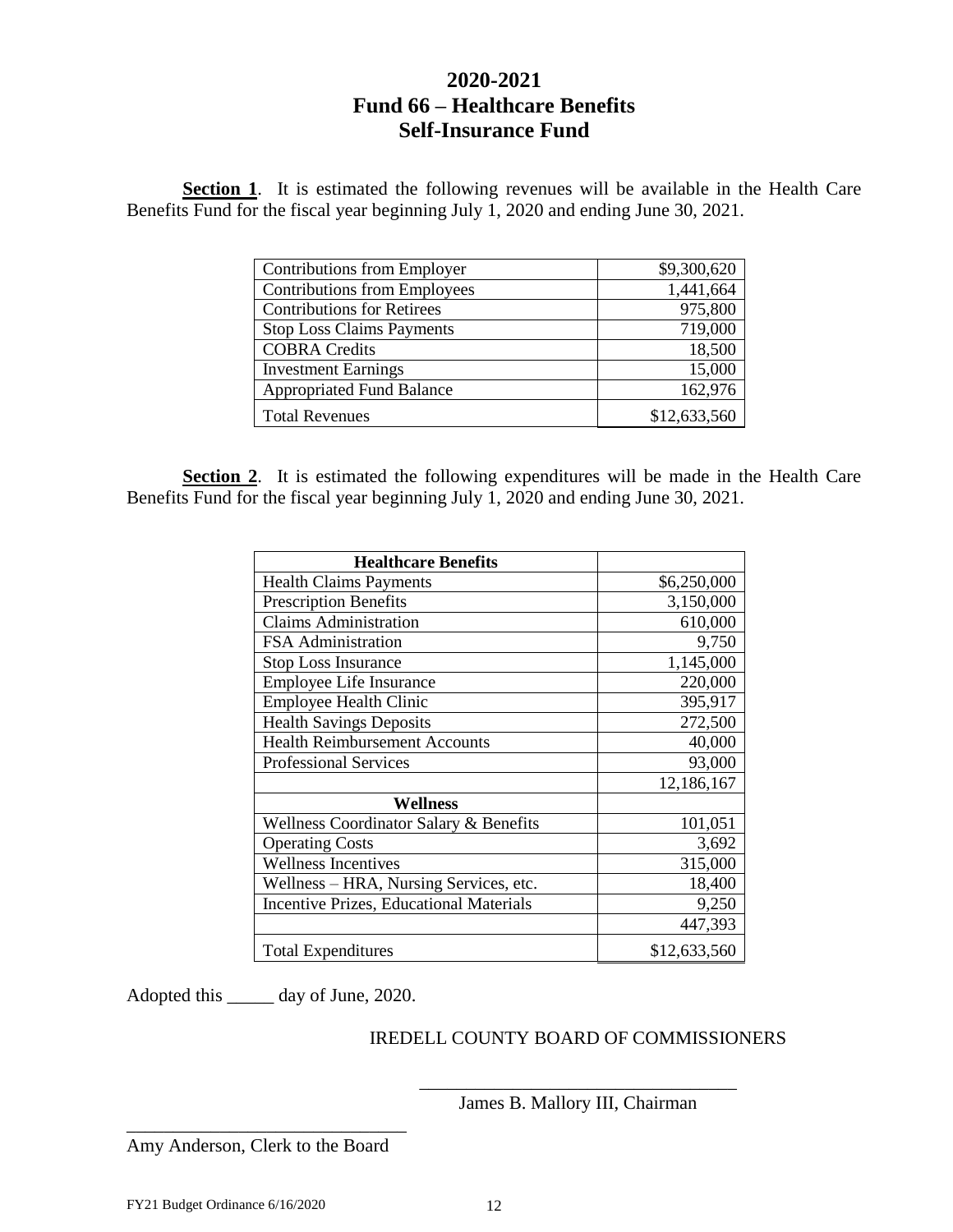# **2020-2021 Fund 67 – Property and Liability Self-Insurance Fund**

**Section 1**. It is estimated the following revenues will be available in the Property and Liability Self Insurance Fund for the fiscal year beginning July 1, 2020 and ending June 30, 2021.

| Contributions from Other Funds   |        |
|----------------------------------|--------|
| Investment Earnings              |        |
| <b>Appropriated Fund Balance</b> |        |
| Total Revenue                    | 995.IO |

**Section 2**. It is estimated the following expenditures will be made in the Property and Liability Fund for the fiscal year beginning July 1, 2020 and ending June 30, 2021.

| Insurance Premium         | 815.105 |
|---------------------------|---------|
| Deductible Insurance Pool |         |
| Other Expenses            |         |
| Total Revenue             | 995.105 |

Adopted this \_\_\_\_\_ day of June, 2020.

## IREDELL COUNTY BOARD OF COMMISSIONERS

\_\_\_\_\_\_\_\_\_\_\_\_\_\_\_\_\_\_\_\_\_\_\_\_\_\_\_\_\_\_\_\_\_\_\_

James B. Mallory III, Chairman

\_\_\_\_\_\_\_\_\_\_\_\_\_\_\_\_\_\_\_\_\_\_\_\_\_\_\_\_\_\_ Amy Anderson, Clerk to the Board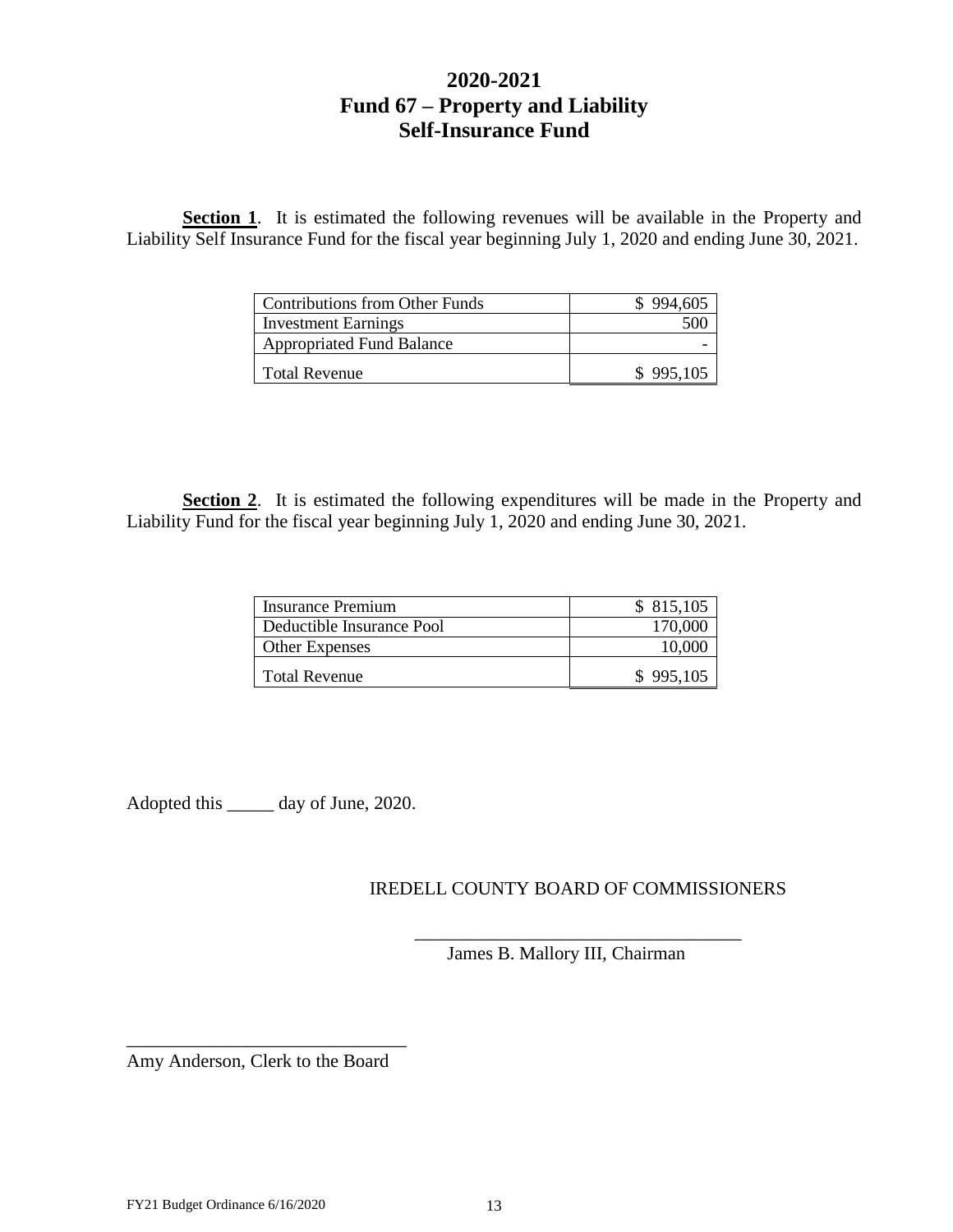# **2020-2021 Fund 68 – Workers Compensation Self-Insurance Fund**

**Section 1**. It is estimated the following revenues will be available in the Workers Compensation Self Insurance Fund for the fiscal year beginning July 1, 2020 and ending June 30, 2021.

| <b>Employer Contribution</b>     |  |
|----------------------------------|--|
| Investment Earnings              |  |
| <b>Appropriated Fund Balance</b> |  |
| Total Revenues                   |  |

**Section 2**. It is estimated the following expenditures will be made in the Workers Compensation Self Insurance Fund for the fiscal year beginning July 1, 2020 and ending June 30, 2021.

| <b>Workers Compensation Claims</b>     |  |
|----------------------------------------|--|
| <b>Indemnity Payments</b>              |  |
| <b>NCACC Program Costs</b>             |  |
| Claims Administration                  |  |
| <b>Reporting Software Subscription</b> |  |
| <b>Total Expenditures</b>              |  |

Adopted this \_\_\_\_\_\_\_ day of June, 2020.

## IREDELL COUNTY BOARD OF COMMISSIONERS

\_\_\_\_\_\_\_\_\_\_\_\_\_\_\_\_\_\_\_\_\_\_\_\_\_\_\_\_\_\_\_\_\_\_

James B. Mallory III, Chairman

\_\_\_\_\_\_\_\_\_\_\_\_\_\_\_\_\_\_\_\_\_\_\_\_\_\_\_\_\_\_ Amy Anderson, Clerk to the Board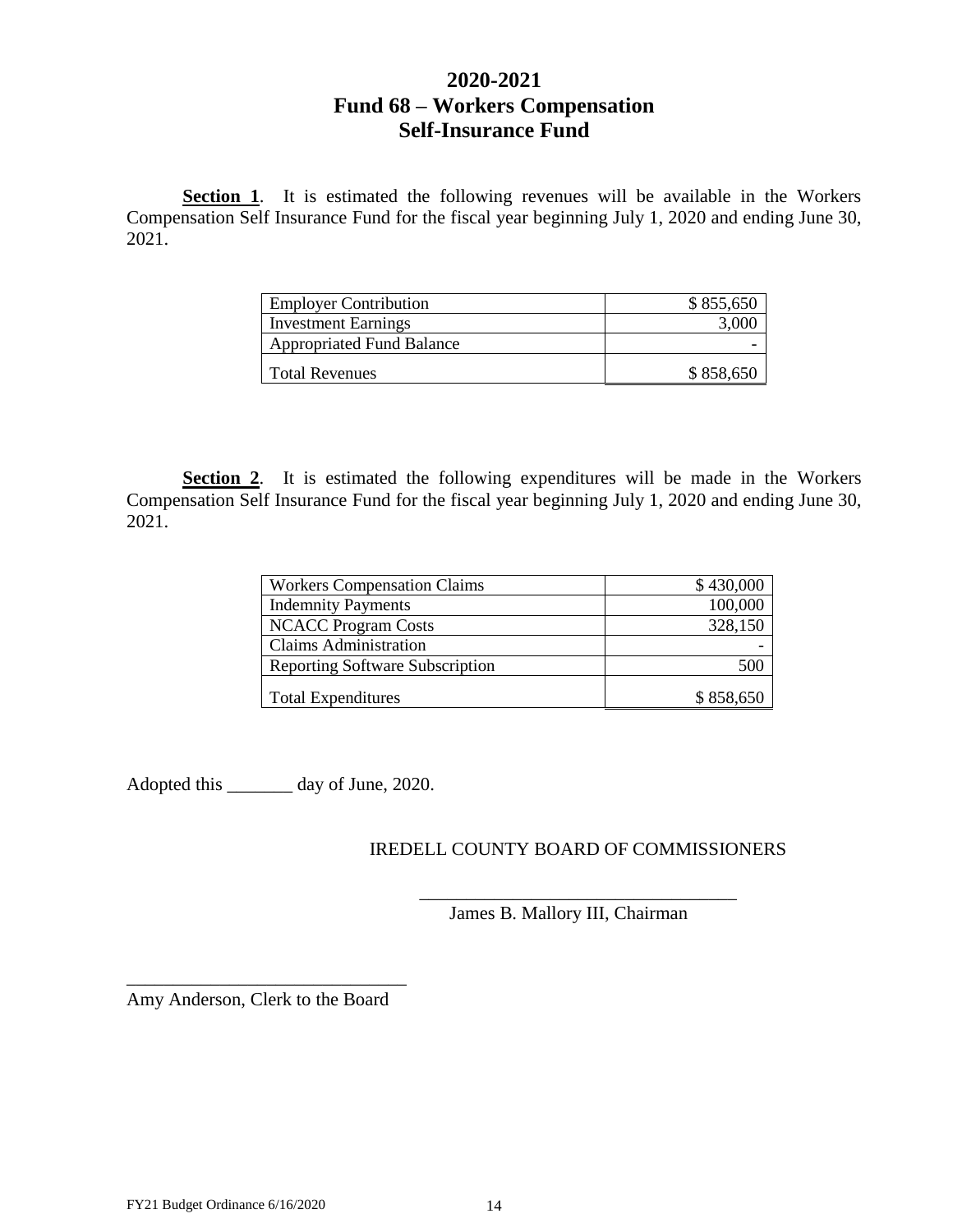# **Iredell County, North Carolina Amended Capital Project Ordinance Fund 414 - Iredell County Facilities Improvements Fund**

Be it Ordained by the Board of County Commissioners of Iredell County, North Carolina:

Section 1. Funds for this Amended Capital Project Fund will be provided from the following Source:

|                                   | Amended | Amendment | Amended |
|-----------------------------------|---------|-----------|---------|
| <b>Transfer from General Fund</b> |         |           |         |

Section 2. The following costs shall be paid from this fund:

|                       | Amended<br>6/18/2019 | Amendment | Amended<br>6/16/2020 |
|-----------------------|----------------------|-----------|----------------------|
| Building Improvements | \$5,514,200          | \$605,000 |                      |

Section 3. This Capital Project Fund shall continue until the projects are complete.

- Section 4. Payments from this Capital Project Fund shall be authorized by the County Manager or her designee.
- Section 5. The County Manager is authorized to allocate funds between priority improvements as needed.
- Section 6. This Amended project is effective upon adoption.

Adopted this \_\_\_\_\_\_ day of June, 2020.

# IREDELL COUNTY BOARD OF COMMISSIONERS

\_\_\_\_\_\_\_\_\_\_\_\_\_\_\_\_\_\_\_\_\_\_\_\_\_\_\_\_\_\_ James B. Mallory III, Chairman

#### \_\_\_\_\_\_\_\_\_\_\_\_\_\_\_\_\_\_\_\_\_\_\_\_\_\_\_\_\_\_\_\_\_\_\_ Amy Anderson, Clerk to the Board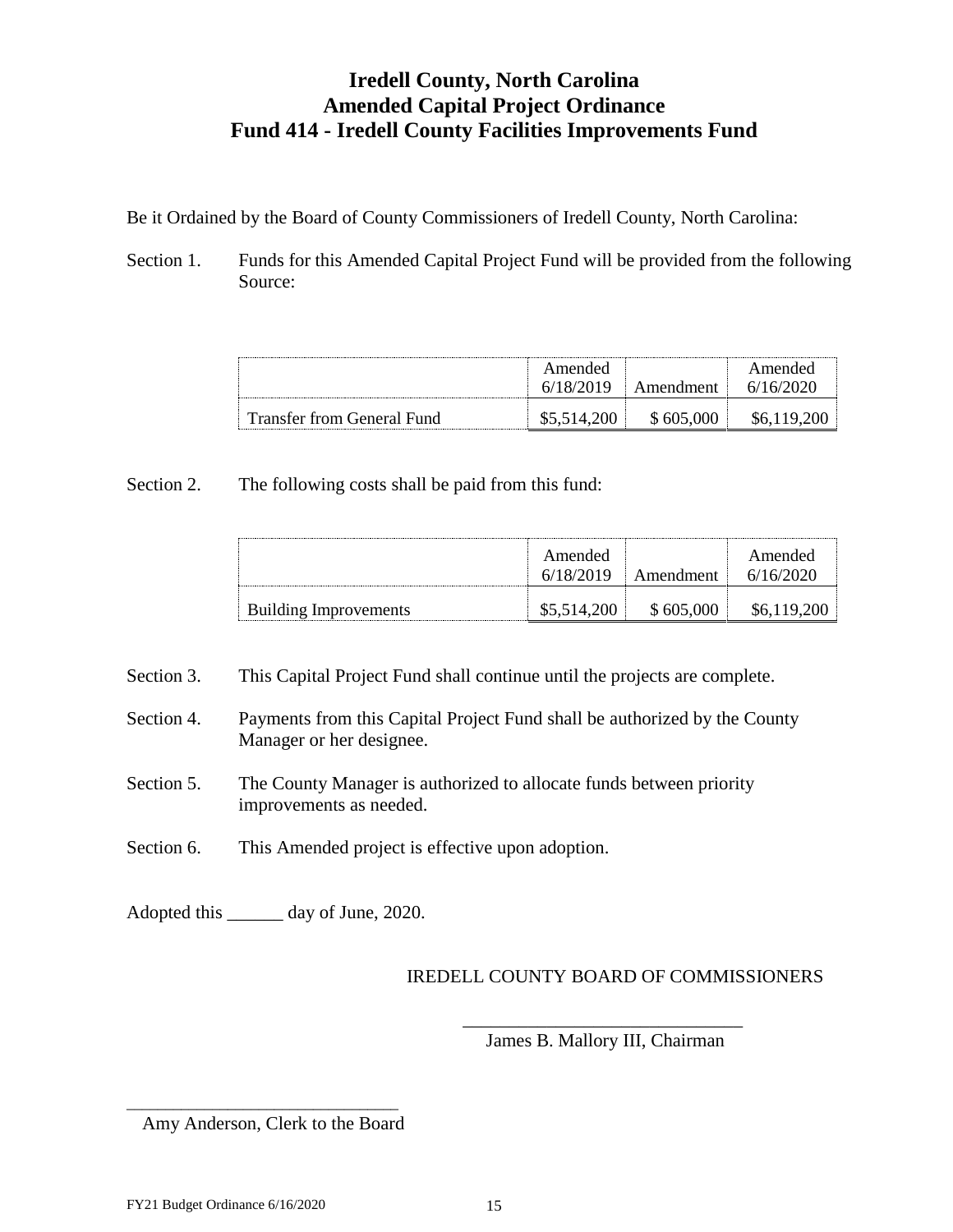# **Iredell County, North Carolina Amended Capital Project Ordinance Fund 421 – New Jail Construction Project**

Be it Ordained by the Board of County Commissioners of Iredell County, North Carolina:

#### Section 1. Funds for this Amended Capital Project Fund will be provided from the following sources:

|                                            | Amended<br>6/18/2019 | Amendment | Amended<br>6/16/2020 |
|--------------------------------------------|----------------------|-----------|----------------------|
| Transfer from Capital Reserve Fund         | \$250,930            |           | -250.930             |
| Sales Tax Refund                           |                      | 507,522   | 507.522              |
| <b>Investment Earnings</b>                 | 387,061              | 305,774   |                      |
| Transfer from General Fund                 | 25,431,019           |           | 25.431.019           |
| <b>Transfer from Public Safety Complex</b> |                      |           |                      |
| Capital Proj Fund                          | 3,473,825            |           | 3,473,825            |
|                                            | \$29,542,835         |           | \$ 30,356,131        |

#### Section 2. The following costs shall be paid from this fund:

|                                   | Amended<br>6/18/2019 | Amendment  | Amended<br>6/16/2020 |
|-----------------------------------|----------------------|------------|----------------------|
| Salaries and Wages                | \$201,705            | (22,014)   | \$179,691            |
| <b>FICA</b>                       | 15,434               | (1, 457)   | 13,977               |
| <b>Employee Health Benefits</b>   | 6,520                | (5,882)    | 638                  |
| Retirement                        | 25,677               | (2,450)    | 23,227               |
| Professional Services - Architect | 1,754,200            |            | 1,754,200            |
| Professional Services – Other     | 88,442               |            | 88,442               |
| <b>Departmental Supplies</b>      | 169,822              |            | 169,822              |
| Supplies-Generator Fuel           | 15,194               |            | 15,194               |
| Site Development                  | 2,240                |            | 2,240                |
| Contingency                       | 406,870              | (406, 870) |                      |
| <b>Special Permitting</b>         | 171,048              |            | 171,048              |
| <b>Construction Costs - Other</b> | 28,553               |            | 28,553               |
| Design and Construction           | 26,232,683           |            | 26,232,683           |
| <b>Transfer to General Fund</b>   |                      | 1,248,990  | 1,248,990            |
| Depreciable Assets                | 145,147              |            | 145,147              |
| Depreciable Assets-Technology     | 37,455               |            | 37,455               |
| Non-Depreciable Assets            | 214,400              |            | 214,400              |
| Non-Depreciable Assets-Technology | 27,445               | 2,979      | 30,424               |
|                                   | \$29,542,835         | \$813,296  | \$30,356,131         |

Section 3. This Capital Project Fund shall continue until the project is complete.

Section 4. Payments from this Capital Project Fund shall be authorized by the County Manager or her designee. Payments from contingency may be approved by the County Manager with a report to the Board of Commissioners.

Section 5. This Amended project is effective upon adoption.

Adopted this \_\_\_\_\_\_ day of June, 2020.

\_\_\_\_\_\_\_\_\_\_\_\_\_\_\_\_\_\_\_\_\_\_\_\_\_\_\_\_\_\_\_\_\_\_\_

#### IREDELL COUNTY BOARD OF COMMISSIONERS

\_\_\_\_\_\_\_\_\_\_\_\_\_\_\_\_\_\_\_\_\_\_\_\_\_\_\_\_\_\_ James B. Mallory III, Chairman

FY21 Budget Ordinance 6/16/2020 16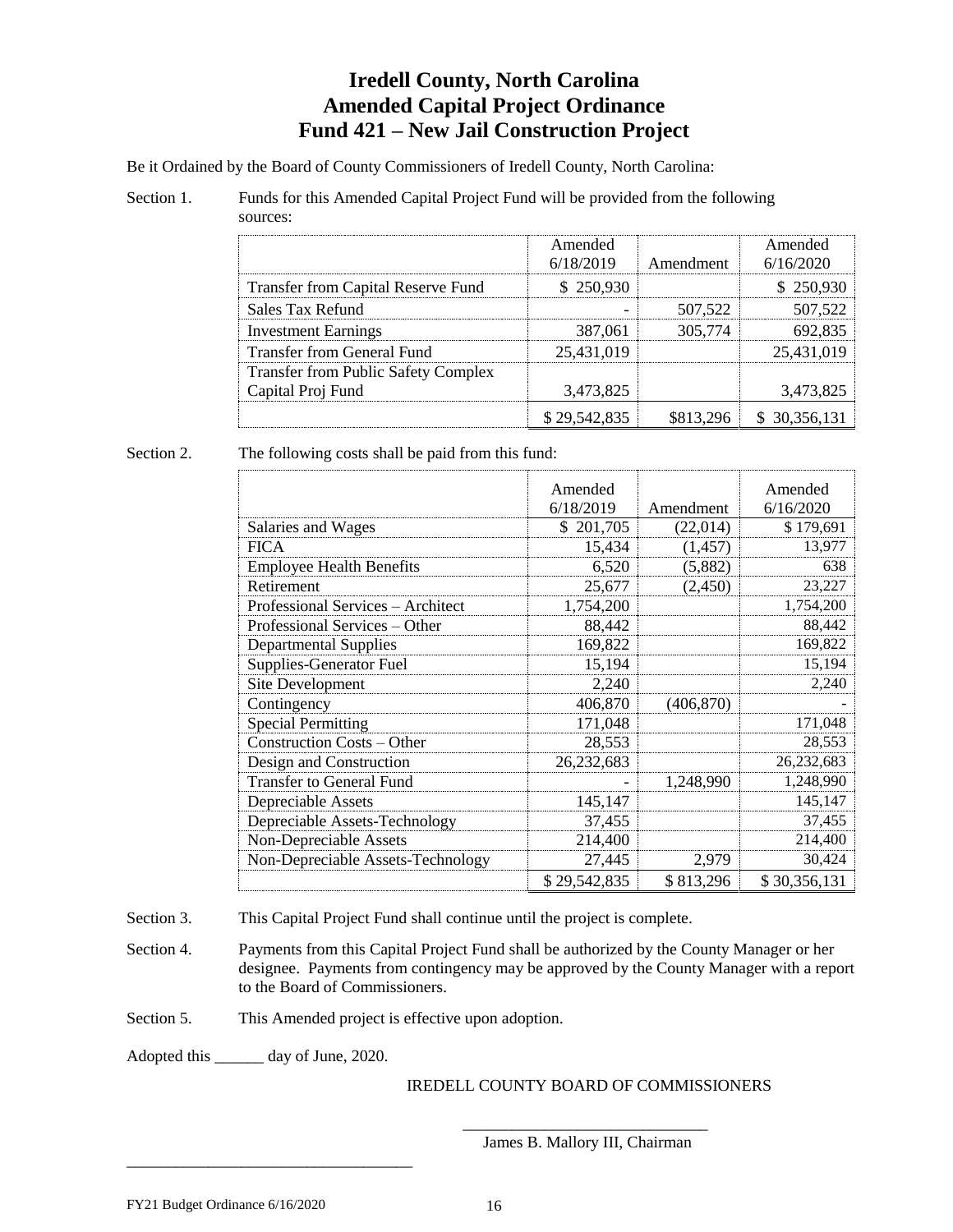#### Amy Anderson, Clerk to the Board

# **Iredell County, North Carolina Amended Capital Project Ordinance Fund 425 – Public Safety Complex**

Be it Ordained by the Board of County Commissioners of Iredell County, North Carolina:

Section 1. Funds for this Amended Capital Project Fund will be provided from the following sources:

|                                    | Amended<br>6/18/2019 | Amendment | Amended<br>6/16/2020 |
|------------------------------------|----------------------|-----------|----------------------|
| <b>Financing Proceeds</b>          | \$11,000,000         |           | \$11,000,000         |
| Sales Tax Refund                   | 75.730               | \$232,062 | 307,792              |
| Investment earnings                | 104,398              | 141.747   | 246 1                |
| Kewaunee Reimbursement             | 15.733               |           |                      |
| Transfers from EMS SSD             | 500,000              |           | 500.0                |
| <b>Transfers from General Fund</b> | 9,330,464            |           |                      |
|                                    |                      | 373.809   | \$21,400,            |

Section 2. The following costs shall be paid from this fund:

|                                       | Amended       |            | Amended      |
|---------------------------------------|---------------|------------|--------------|
|                                       | 6/18/2019     | Amendment  | 6/16/2020    |
| Salaries and Wages                    | \$<br>135,303 | \$(22,290) | \$113,013    |
| <b>FICA</b>                           | 10,353        | (1,702)    | 8,651        |
| <b>Employee Health Benefit</b>        | 4.345         | (3,929)    | 416          |
| Retirement                            | 17,226        | (2,929)    | 14,297       |
| Professional Services - Design/Eng    | 452,928       | 5,426      | 458,354      |
| Supplies-Departmental-Misc            | 134,494       | 581        | 135,075      |
| Land                                  | 325,870       | (1)        | 325,869      |
| Construction Costs – Other            | 21,781        | (1,340)    | 20,441       |
| Construction                          | 14,540,987    | (90, 426)  | 14,450,561   |
| <b>Transfer to General Fund</b>       |               | 1,141,350  | 1,141,350    |
| Depreciable Assets                    | 935,477       | (170, 800) | 764,677      |
| Depreciable Assets-Technology         | 341,242       | (51, 935)  | 289,307      |
| Non-Depreciable Assets                | 169,881       | (13, 196)  | 156,685      |
| <b>Financing Closing Costs</b>        | 47,613        |            | 47,613       |
| Contingency                           | 415,000       | (415,000)  |              |
| Transfer to Jail Capital Project Fund | 3,473,825     |            | 3,473,825    |
|                                       | \$21,026,325  | \$373,809  | \$21,400,134 |

Section 3. This Capital Project Fund shall continue until the project is complete.

Section 4. Payments from this Capital Project Fund shall be authorized by the County Manager or her designee. Payments from contingency may be approved by the County Manager with a report to the Board of Commissioners.

Section 5. This Amended project is effective upon adoption.

Adopted this \_\_\_\_\_\_ day of June, 2020.

\_\_\_\_\_\_\_\_\_\_\_\_\_\_\_\_\_\_\_\_\_\_\_\_\_\_\_\_\_\_\_\_\_\_

## IREDELL COUNTY BOARD OF COMMISSIONERS

\_\_\_\_\_\_\_\_\_\_\_\_\_\_\_\_\_\_\_\_\_\_\_\_\_\_\_\_\_\_ James B. Mallory III, Chairman

FY21 Budget Ordinance 6/16/2020 17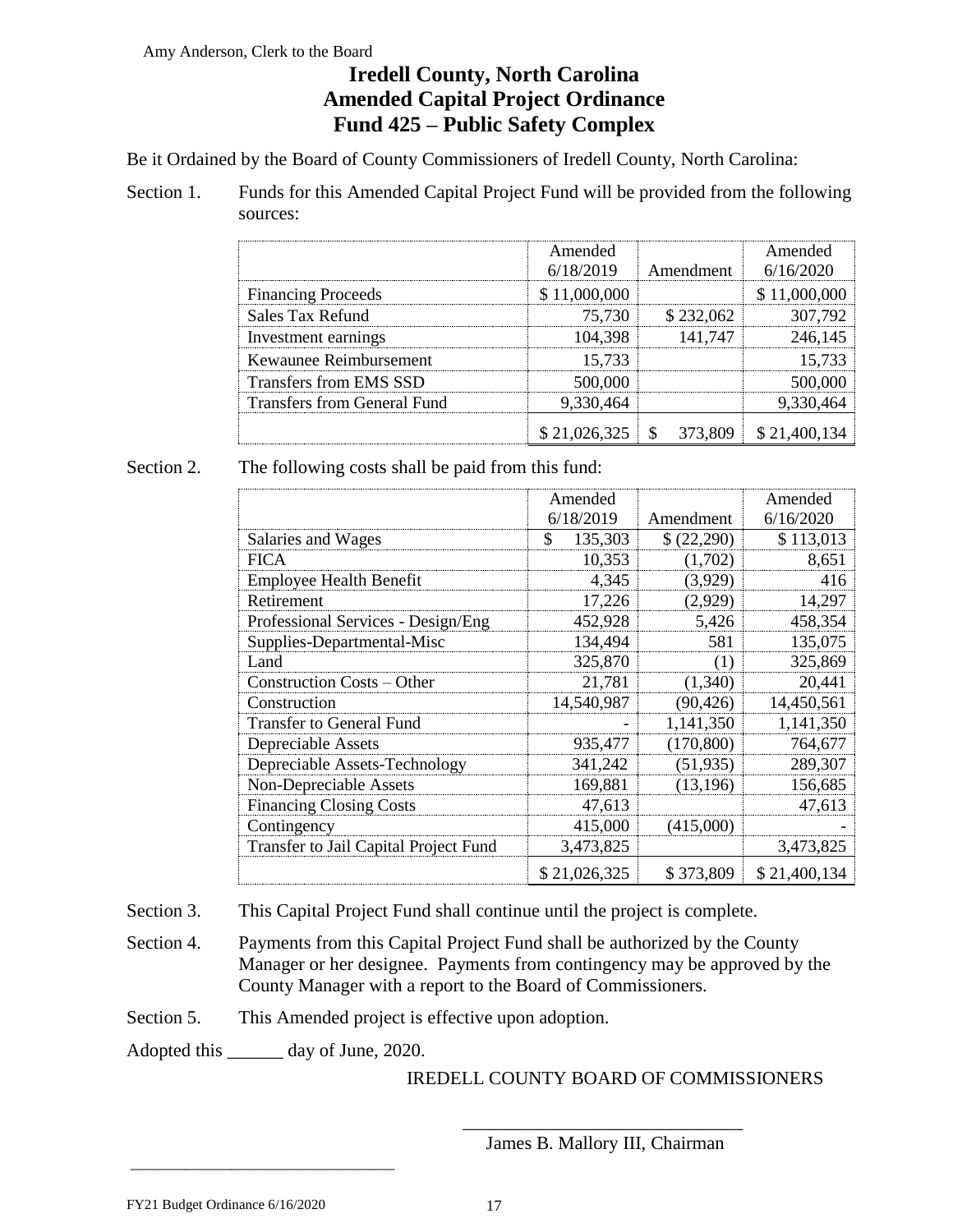# **Iredell County, North Carolina Amended Capital Project Ordinance Fund 473 – Jennings Park Capital Project**

Be it Ordained by the Board of County Commissioners of Iredell County, North Carolina:

Section 1. Funds for this Amended Capital Project Fund will be provided from the following sources:

|                                                        | Amended<br>6/6/2017 | Amendment | Amended<br>6/16/2020 |
|--------------------------------------------------------|---------------------|-----------|----------------------|
| Sertoma - Babe Ruth Park Donation                      | \$388,800           |           | \$388,800            |
| <b>Investment Earnings</b>                             |                     | \$ 3.548  | 3 548                |
| Sale of North Iredell Park                             | 306,200             | 5.801     | 312.001              |
| N. Iredell Park Capital Project Fund<br><b>Balance</b> | 39,300              |           | 34,980               |
| Sale of Scotts Creek Road Property                     | 100,000             | 15.700    | 115,700              |
| <b>NC PARTF Grant</b>                                  | 419,718             |           | 419.718              |
|                                                        |                     |           |                      |

## Section 2. The following costs shall be paid from this fund:

|                                                        | Amended     |            | Amended     |
|--------------------------------------------------------|-------------|------------|-------------|
|                                                        | 6/6/2017    | Amendment  | 6/16/2020   |
| Professional Services - Other                          | \$88,318    |            | \$88,318    |
| Professional Services -Design                          |             | \$350,122  | 350,122     |
| Advertising                                            | 470         | - 21       | 468         |
| Park Facilities Improvement                            | 7,622       | (87)       | 7,535       |
| <b>Recognition of Park Donation</b>                    | 408,005     | (601)      | 407,404     |
| Land and other costs (closing, survey,<br>taxes, fees) | 390,295     |            | 390,295     |
| <b>Future Park Development</b>                         | 334,248     | (325, 890) | 8,358       |
| <b>Other Costs</b>                                     | 25,060      | (2,813)    | 22,247      |
|                                                        | \$1,254,018 | \$20,729   | \$1,274,747 |

- Section 3. This Capital Project Fund shall continue until the project is complete.
- Section 4. Payments from this Capital Project Fund shall be authorized by the County Manager or her designee. Payments from contingency may be approved by the County Manager with a report to the Board of Commissioners.
- Section 5. This Amended project is effective upon adoption.
- Adopted this day of June, 2020.

## IREDELL COUNTY BOARD OF COMMISSIONERS

\_\_\_\_\_\_\_\_\_\_\_\_\_\_\_\_\_\_\_\_\_\_\_\_\_\_\_\_\_\_ James B. Mallory III, Chairman

\_\_\_\_\_\_\_\_\_\_\_\_\_\_\_\_\_\_\_\_\_\_\_\_\_\_\_\_\_\_\_\_\_\_ Amy Anderson, Clerk to the Board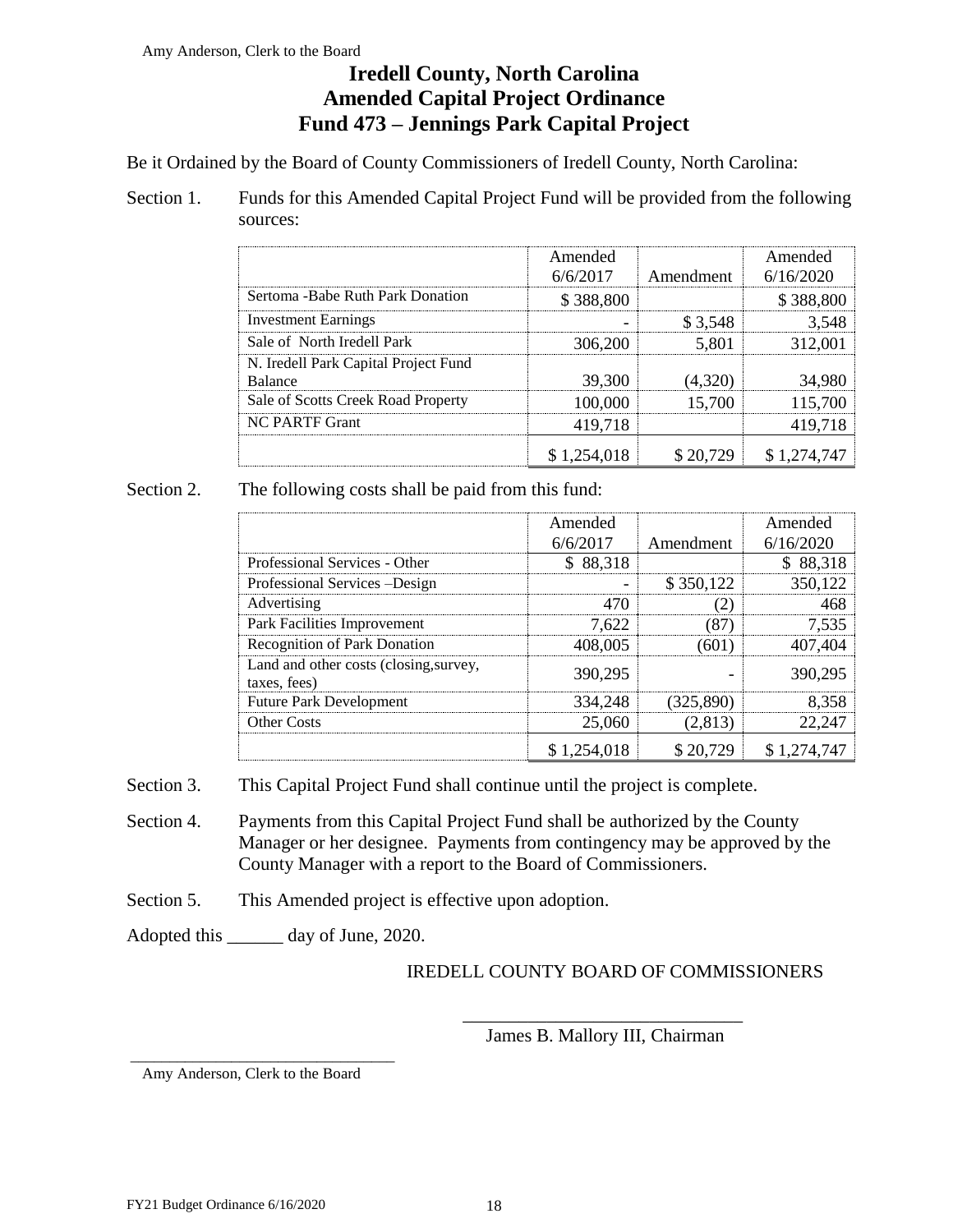# **Iredell County, North Carolina Amended Capital Project Ordinance Fund 54 – Solid Waste Enterprise Construction**

Be it Ordained by the Board of County Commissioners of Iredell County, North Carolina:

Section 1. Funds for this Amended Capital Project Fund will be provided from the following sources:

|                                              | Amended<br>6/18/2019 | Amendment | Amended<br>6/16/2020 |
|----------------------------------------------|----------------------|-----------|----------------------|
| Sales Tax Refund                             | $-3.006$             |           |                      |
| Investment earnings                          |                      |           |                      |
| 2007 Special Obligation Bond                 | 4,500,000            |           |                      |
| <b>Transfers from Solid Waste Operations</b> | 13,915,373           |           | 13.915.3             |
| <b>Transfers from SW Capital</b>             | 689.215              |           |                      |
|                                              | \$19,171,826         |           | 28 \$19,180          |

## Section 2. The following costs shall be paid from this fund:

|                                  | Amended      |           | Amended    |
|----------------------------------|--------------|-----------|------------|
|                                  | 6/18/2019    | Amendment | 6/16/2020  |
| Professional Services - Engineer | \$891,438    | 22,977    | \$914,415  |
| Contingency                      | 592,432      | (200,001) | 392,431    |
| Supplies-Departmental-Misc       |              |           |            |
| <b>Financing Closing Costs</b>   | 42.152       |           | 42.152     |
| <b>Transfer to SW Fund</b>       |              |           |            |
| Transfer to SW Capital Project   | 478,598      | 210,752   | 689,350    |
| Project Costs-Other              | 32,222       | (25,000)  | 7,222      |
| <b>General Construction</b>      | 14,281,437   |           | 14,281,437 |
| Land & Land Improvements         | 2,853,547    |           | 2,853,547  |
|                                  | \$19,171,826 | \$8,728   | 19,180,554 |

Section 3. This Capital Project Fund shall continue until the project is complete.

- Section 4. Payments from this Capital Project Fund shall be authorized by the County Manager or her designee. Payments from contingency may be approved by the County Manager with a report to the Board of Commissioners.
- Section 5. This Amended project is effective upon adoption.

Adopted this \_\_\_\_\_\_ day of June, 2020.

## IREDELL COUNTY BOARD OF COMMISSIONERS

\_\_\_\_\_\_\_\_\_\_\_\_\_\_\_\_\_\_\_\_\_\_\_\_\_\_\_\_\_\_ James B. Mallory III, Chairman

\_\_\_\_\_\_\_\_\_\_\_\_\_\_\_\_\_\_\_\_\_\_\_\_\_\_\_\_\_\_\_\_\_\_ Amy Anderson, Clerk to the Board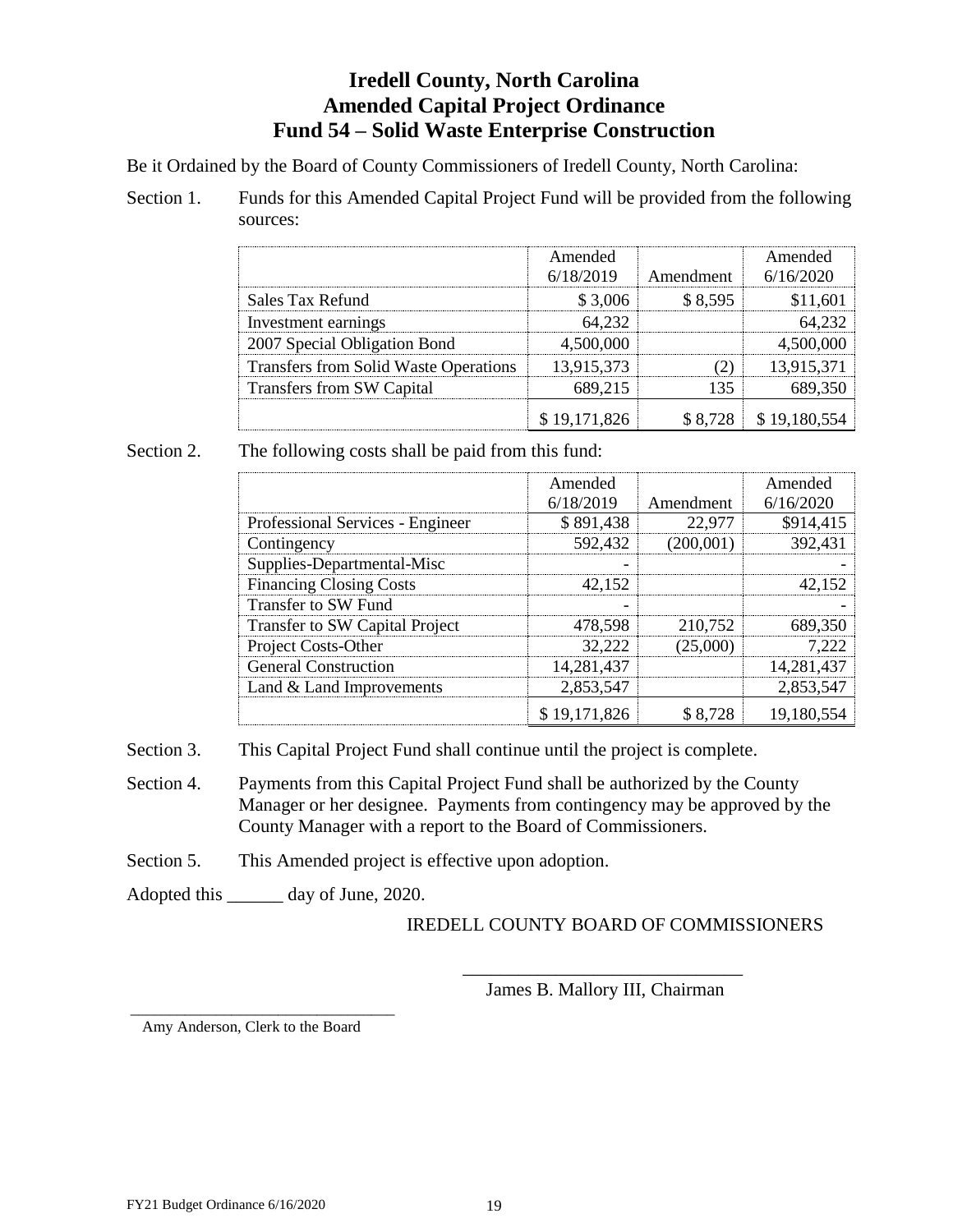## **Iredell County, North Carolina Amended Capital Project Ordinance Fund 457 - North Iredell & South Iredell High Schools**

Be it Ordained by the Board of County Commissioners of Iredell County, North Carolina:

Section 1. Funds for this Capital Project Fund will be provided from the follwing sources:

|                                     | 9/4/2018                 |               | 6/16/2020                | 9/4/2018             |        | 6/16/2020            | 9/4/2018       |                          | 6/16/2020      |
|-------------------------------------|--------------------------|---------------|--------------------------|----------------------|--------|----------------------|----------------|--------------------------|----------------|
|                                     | Amended                  |               | <b>Amended</b>           | Amended              |        | <b>Amended</b>       | <b>Amended</b> |                          | <b>Amended</b> |
|                                     | <b>North Iredell</b>     | <b>Change</b> | <b>North Iredell</b>     | <b>South Iredell</b> | Change | <b>South Iredell</b> | <b>Total</b>   | <b>Change</b>            | Total          |
| <b>General Obligation Bonds</b>     | 8,802,500                |               | 8,802,500                | 8,802,500            |        | 8,802,500            | \$17,605,000   | $\overline{\phantom{a}}$ | \$17,605,000   |
| Premium on Bonds                    | 776,155                  | (4)           | 776,151                  | 776,155              | (4)    | 776,151              | 1,552,310      | (8)                      | 1,552,302      |
| Interest on Financing Proceeds      | 182,799                  | .218          | 184,017                  | 54                   |        | 54                   | 182,853        | 1,218                    | 184,071        |
| Sales Tax Refunds                   | 209,661                  | .366          | 211,527                  | 183,402              | 10,416 | 193,818              | 393,063        | 12,282                   | 405,345        |
| <b>Lottery Proceeds</b>             | $\overline{\phantom{a}}$ |               |                          | 184,901              |        |                      | 184,901        |                          | 184,901        |
| Transfer from General Fund          | 100,000                  |               |                          | 387,188              |        |                      | 487.188        |                          | 487,188        |
| Transfer from Cool Springs Cap Proj | $\overline{\phantom{a}}$ |               | $\overline{\phantom{0}}$ | 217,897              |        | 217,897              | 217,897        |                          | 217,897        |
|                                     | $10,071,115$   \$        | 3.080         | 10,074,195<br>-8         | 10,552,097           |        | 10,562,509           | \$20,623,212   | \$ 13,492                | \$20,636,704   |

Section 2. The following costs for school projects shall be paid by this fund:

|                                     | 9/4/2018             |               | 6/16/2020            | 9/4/2018             |               | 6/16/2020            | 9/4/2018     |             | 6/16/2020      |
|-------------------------------------|----------------------|---------------|----------------------|----------------------|---------------|----------------------|--------------|-------------|----------------|
|                                     | Amended              |               | <b>Amended</b>       | Amended              |               | <b>Amended</b>       | Amended      |             | <b>Amended</b> |
|                                     | <b>North Iredell</b> | <b>Change</b> | <b>North Iredell</b> | <b>South Iredell</b> | <b>Change</b> | <b>South Iredell</b> | <b>Total</b> | Change      | <b>Total</b>   |
| Professional Fees - Architect, Mgmt | 618,000              |               | 609,739              | 598,000              | $(5,207)$ \$  | 592,793              | 1.216.000    | \$(13, 468) | ,202,532       |
| Testing, Permits, and Other Fees    | 49.560               |               | 49,560               | 75,485               |               | 75,485               | 125,045      |             | 125,045        |
| <b>Closing Costs</b>                | 75,175               |               | 75,175               | 75.176               |               | 75,176               | 150,351      |             | 150,351        |
| <b>General Construction</b>         | 8.910.085            | (258, 451)    | 8,651,634            | 9,371,066            | (227, 637)    | 9,143,429            | 18,281,151   | (486,088)   | 17,795,063     |
| <b>Management</b> Fee               | 14,375               | (274)         | 14,101               | 14,375               | 274           | 14.649               | 28,750       |             | 28,750         |
| Contingency                         |                      |               |                      |                      |               |                      |              |             |                |
| Furniture, Fixtures & Equipment     | 403.920              | 270,066       | 673.986              | 417.995              | 242,982       | 660,977              | 821.915      | 513,048     | 1,334,963      |
|                                     | 10.071.115           | 3.080         | 10.074.195           | 10,552,097           | $10,412$   \$ | 10.562.509           | \$20,623,212 | 13,492      | \$20,636,704   |

Section 3. This Capital Project Fund shall continue until the projects are complete.

Section 4. Transfers between line items shall only be made upon formal action by the Iredell-Statesville Board of Education and such action shall be reported to the Iredell County Board of Commissioners at its next regularly scheduled meeting.

Section 5. Payments from this Capital Project Fund shall be authorized by the County Manager or her designee.

This Capital Project Ordinance effective upon adoption this the \_\_\_\_\_\_\_\_ day of June, 2020.

IREDELL COUNTY BOARD OF COMMISSIONERS

James B. Mallory III, Chairman

Amy Anderson, Clerk to the Board

FY21 Budget Ordinance 6/16/2020 20